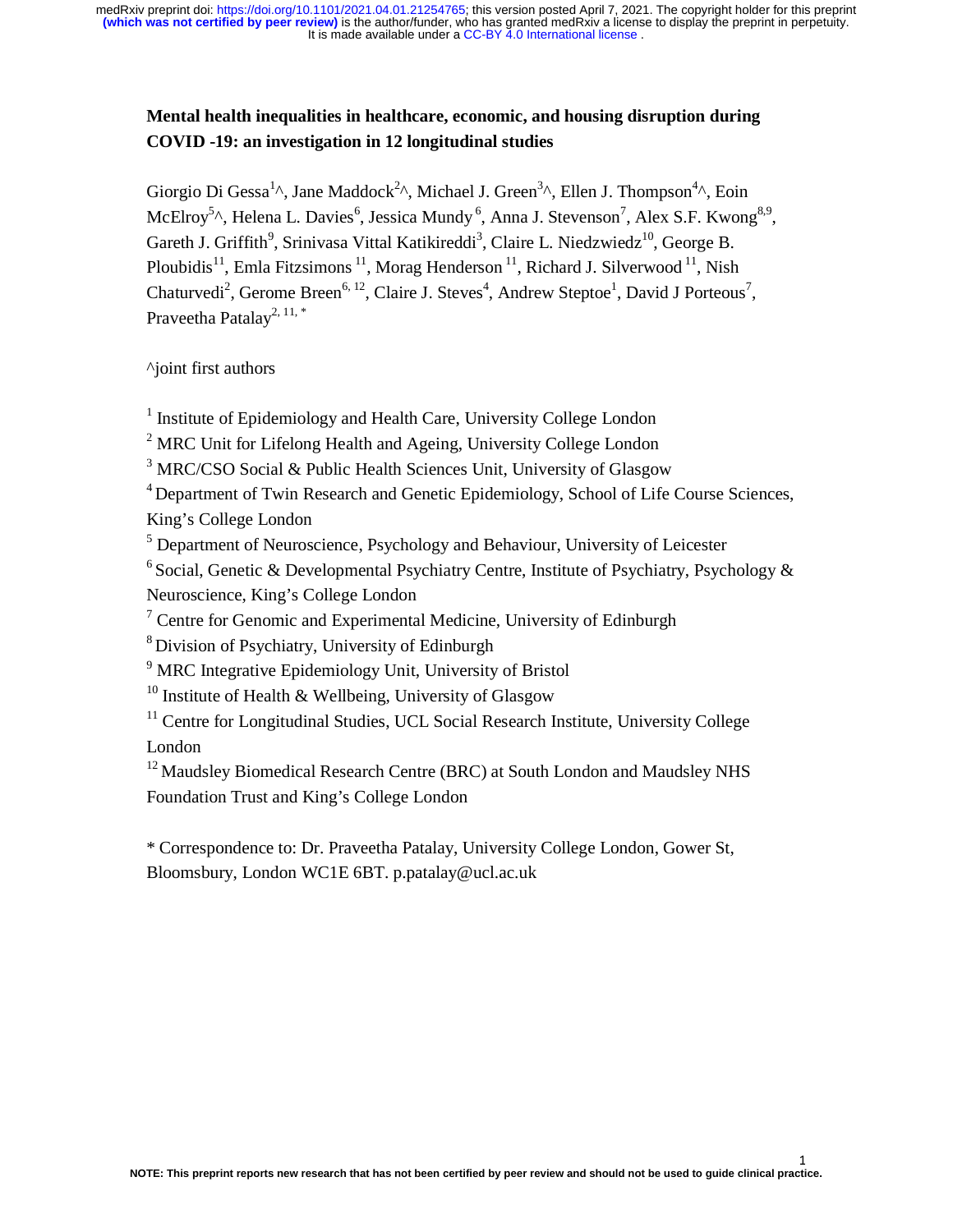#### **Abstract**

**Background:** The COVID-19 pandemic and its associated virus suppression measures have disrupted lives and livelihoods, potentially exacerbating inequalities. People already experiencing mental ill-health may have been especially vulnerable to disruptions.

**Aim:** Investigate associations between pre-pandemic psychological distress and disruptions during the pandemic to (1) healthcare, economic activity, and housing, (2) cumulative disruptions and 3) whether these differ by age, sex, ethnicity or education.

**Methods:** Data were from 59,482 participants in 12 UK longitudinal adult population surveys with data collected both prior to and during the COVID-19 pandemic. Participants self-reported disruptions since the start of the pandemic to: healthcare (medication access, procedures, or appointments); economic activity (negative changes in employment, income or working hours); and housing (change of address or household composition). Logistic regression models were used within each study to estimate associations between prepandemic psychological distress scores and disruption outcomes. Findings were synthesised using a random effects meta-analysis with restricted maximum likelihood.

**Results:** Between one to two-thirds of study participants experienced at least one disruption during the pandemic, with 2.3-33.2% experiencing disruptions in 2 or more of the 3 domains examined. One standard deviation higher pre-pandemic psychological distress was associated with: (i) increased odds of any healthcare disruptions (OR=1.30; 95% CI: 1.20 to 1.40) with fully adjusted ORs ranging from 1.33 [1.20 to 1.49] for disruptions to prescriptions or medication access and 1.24 [1.09 to 1.41] for disruption to procedures; (ii) loss of employment (OR=1.13 [1.06 to 1.21]) and income (OR=1.12 [1.06 to 1.19]) and reductions in working hours/furlough  $OR=1.05$  [1.00 to 1.09]); (iii) no associations with housing disruptions (OR=1.00 [0.97 to 1.03]); and (iv) increased likelihood of experiencing a disruption in at least two domains (OR=1.25 [1.18 to 1.32]) or in one domain (OR=1.11 [1.07 to 1.16]) relative to experiencing no disruption. We did not find evidence of these associations differing by sex, ethnicity, education level, or age.

**Conclusion:** Those suffering from psychological distress before the pandemic were more likely to experience healthcare disruptions, economic disruptions related to unemployment and loss of income, and to clusters of disruptions across multiple domains during the pandemic. Considering mental ill-health was already unequally distributed in the UK population, the pandemic may exacerbate existing mental health inequalities. Individuals with poor mental health may need additional support to manage these pandemic-associated disruptions.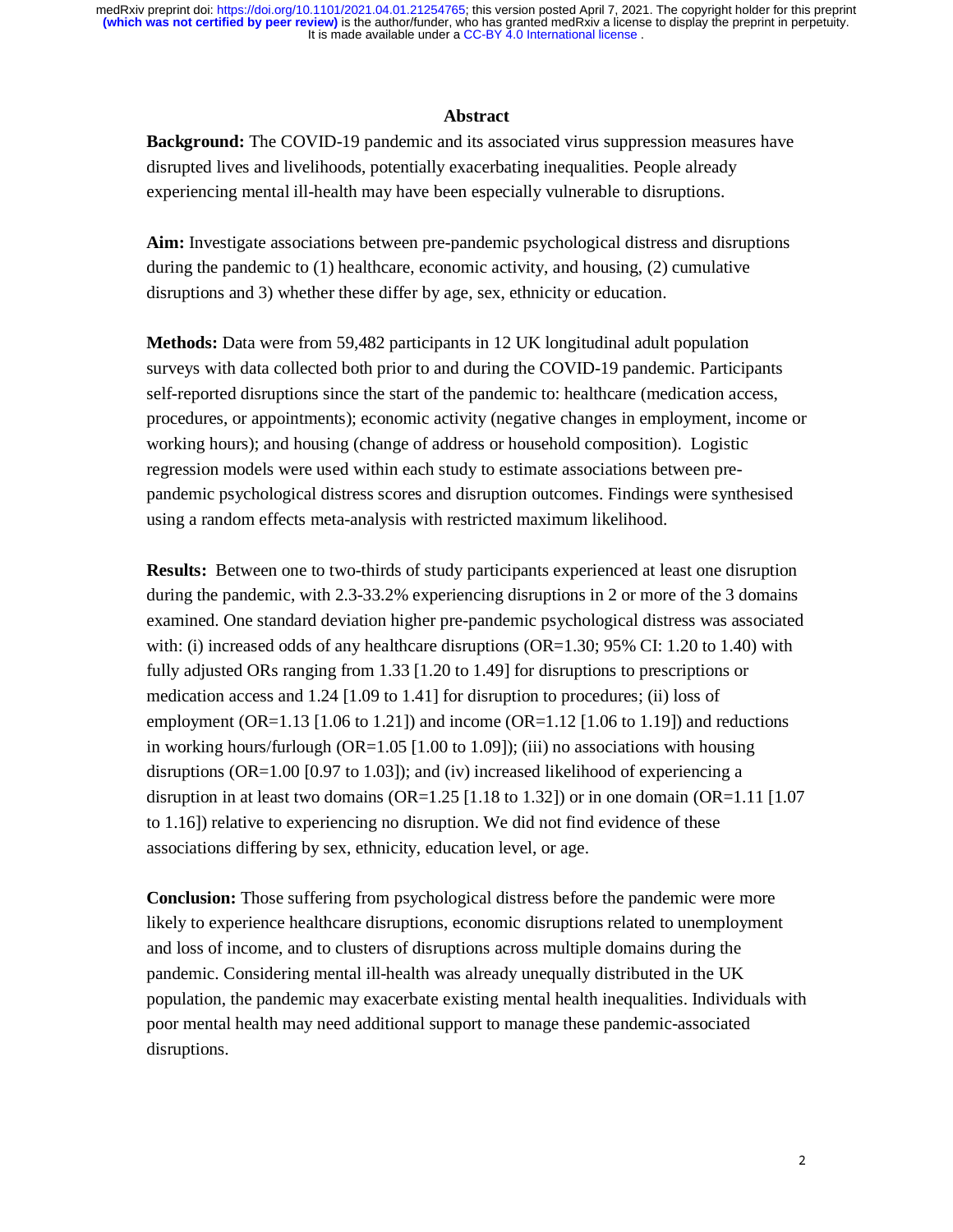## **Introduction**

The COVID-19 pandemic and consequent mitigation measures have led to notable changes to routine healthcare delivery, economic participation, and housing circumstances in many countries. There is extensive evidence that the negative impacts of the pandemic disproportionately affect certain socio-demographic groups (e.g., socio-economically disadvantaged, ethnic minorities, younger generations, and women) (1). Individuals with poor mental health may be at particular risk of these disruptions during the pandemic, further widening pre-existing mental health inequalities in a wide range of health, social and economic outcomes (2, 3).

Mental health conditions like depression and anxiety are widespread in the population with one in six adults estimated to suffer from these conditions at any given time (4). People with prior mental health difficulties have experienced higher risk for COVID-19 related adverse outcomes including greater risk of infection, severe disease, and mortality (5). In addition, these individuals had already experienced greater risk of social and health inequalities prior to the pandemic (6, 7). Moreover, recent evidence suggests they are less likely to be vaccinated, further increasing the risk of infection-related adverse outcomes for this group (8). There has been less investigation of whether non-infection related outcomes of the pandemic - such as healthcare, economic and housing disruptions – have been differentially experienced by those with prior mental ill-health. Evidence from previous disruptive events, such as economic recessions, highlights greater negative consequences for those with mental ill-health (9).

This study investigates the extent to which pre-pandemic psychological distress (symptoms of anxiety and depression) was associated with experiences of healthcare, economic, and housing disruptions in the UK during the COVID-19 pandemic. We examine whether this association differs between socio-demographic groups based on sex, age, ethnicity, and socio-economic position. We also examine the prevalence of, and mental health impacts on, cumulative disruptions, as people who face adverse disruptions in multiple domains are likely to have poorer longer-term outcomes. We use data from over 59,000 participants across 12 UK population-based longitudinal studies with rich pre-pandemic socio-demographic and health measures as well as detailed information about disruptions during the pandemic.

#### **Methods**

### *Participants*

Data were drawn from 12 UK population studies which conducted surveys both before and during the COVID-19 pandemic. Details of the design, sample frames, current age range, timing of the most recent pre-pandemic and COVID-19 surveys, response rates, and analytical sample size are available in Table 1. Demographic and socio-economic characteristics of each analytical sample are presented in Table S1.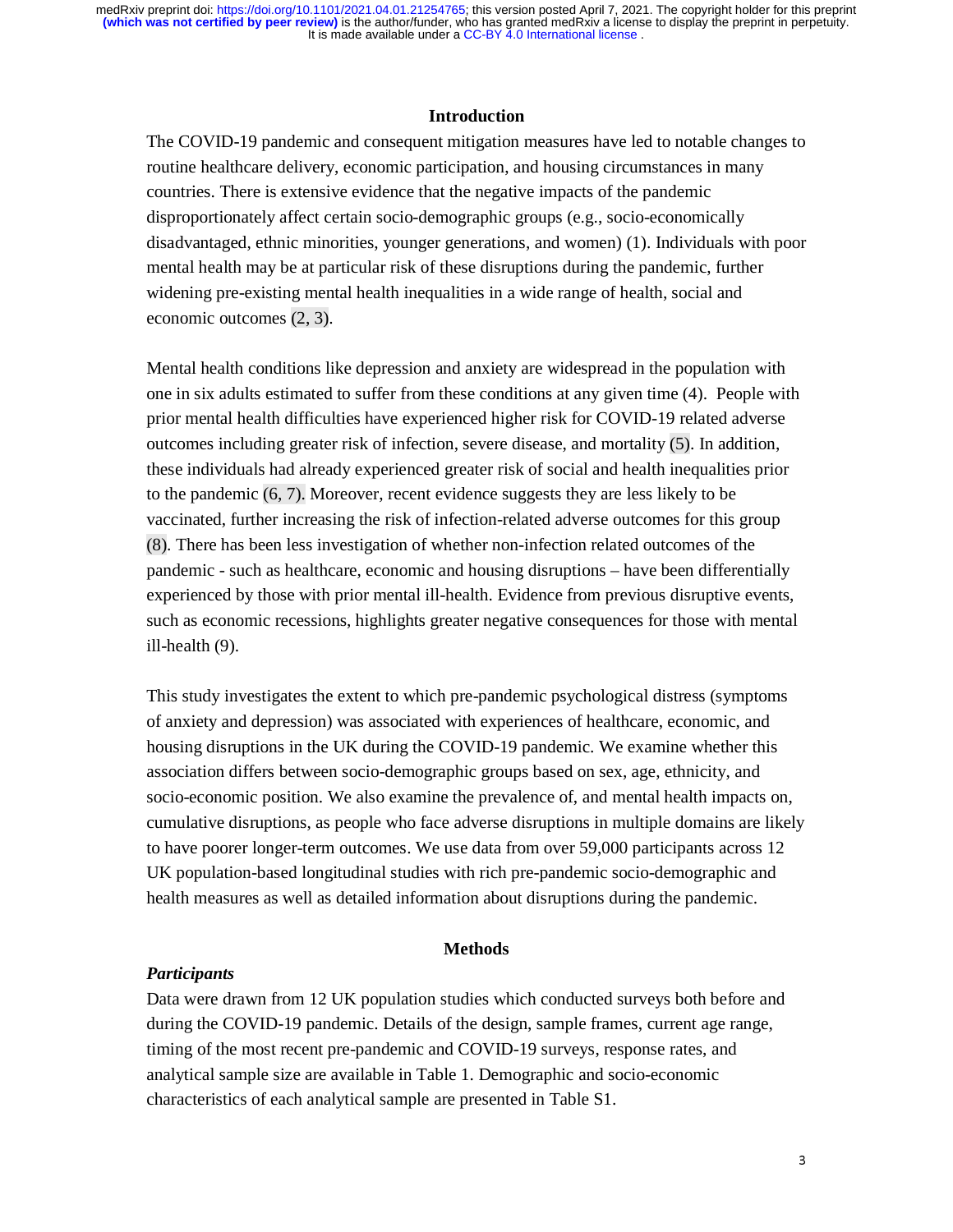Six of these were age homogenous birth cohorts (all individuals similar age): the Millennium Cohort Study (MCS; 10); the Avon Longitudinal Study of Parents and Children (ALSPAC G1; 11); Next Steps (NS, formerly known as the Longitudinal Study of Young People in England; 12); the 1970 British Cohort Study (BCS; 13), the National Child Development Study (NCDS; 14); and the National Survey of Health and Development (NSHD; 15).

Six age heterogeneous studies (covering a range of age groups) were included: Understanding Society (USoc; 16); the English Longitudinal Study of Ageing (ELSA; 17); Generation Scotland: the Scottish Family Health Study (GS; 18, 19); the UK Adult Twin Registry (TWINS; 20); the Genetic Links to Anxiety and Depression study (GLAD; 21), which is a cohort of those with poor mental health; and the parents of the ALSPAC-G1 cohort (ALSPAC-G0)(22).

Analytical samples were defined within each study based on the following eligibility criteria: those who had a measure of psychological distress in a recent pre-pandemic survey, had information available for at least one outcome in a COVID-19 survey, and had valid data on a minimum set of covariates (sex, ethnicity, socio-economic position, and age). Each study was weighted to be representative of its target population, accounting for sampling design, attrition up to the most recent pre-pandemic survey, and differential non-response to the COVID-19 surveys (23-25).

#### *Measures*

Below we describe the overall approach to measuring each variable in the analysis. Full details of the questions and coding used within each cohort are available in supplementary file 1.

#### *Exposure: Pre-pandemic psychological distress*

All studies measured psychological distress in the most recent pre-pandemic survey using validated continuous scales (e.g., GHQ-12 in NS and USOC; GHQ-28 for NSHD and GS; Malaise Inventory in NCDS and BCS70; K-6 in MCS; and CES-D in ELSA). Each scale was transformed into standard deviation units (z-scores) within each cohort, and we conducted additional analyses using dichotomous variables based on established cut-offs for each measure. See Table S2 for details of each measure, including when last collected, its distribution (mean, range, and standard deviation), and the percentage with high psychological distress in each study.

### *Outcomes*

Outcomes were disruptions, separated into three broad domains: healthcare, economic, and housing. For healthcare, we assessed reported disruptions to: prescriptions or medication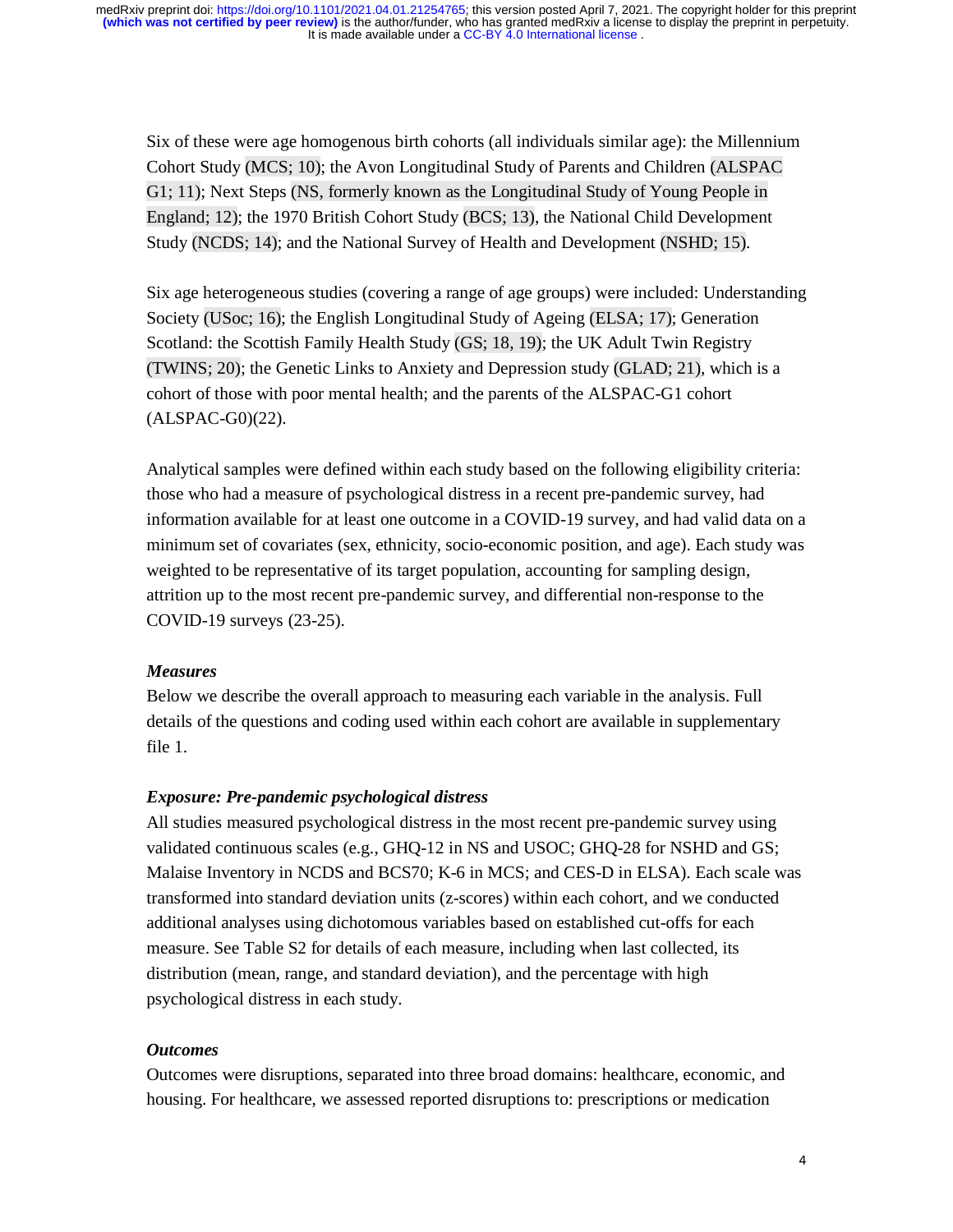access; procedures or surgery; and appointments (e.g., with a GP or outpatient services). Any deviation from planned/existing treatment was coded as a disruption, regardless of the reason for the disruption. In the economic domain we assessed disruptions to: usual economic activity (i.e., education/training, occupations); job loss; loss of income; or any changes in working hours, including furlough. Housing disruptions included: any loss of housing or change of address; and any changes in household composition (i.e., who they live with). We generated variables indicating any disruption within each domain, and the number of domains in which disruptions had occurred: no disruptions, disruption in one domain, or disruptions in two or more domains. Where multiple survey waves had been conducted during the pandemic, we assessed disruptions reported up to and including the most recent survey.

## *Other variables*

We examined modification by sex (female, male), ethnicity (White, non-White ethnic minority; in cohorts where possible), socio-economic position measured by highest education level (degree, no-degree) and age (16-24; 25-34; 35-44; 45-54; 55-64; 65-74; 75+). Age homogeneous cohorts were included in their corresponding age band.

The following covariates were included where relevant and available within each study: UK nation (i.e., England, Scotland, Wales, or Northern Ireland); partnership status (single or couple); presence of children in the household; housing tenure (owned/mortgage or rented/other); own occupational class (or parental occupational class for younger cohorts; four categories: managerial/professional; intermediate; routine; or never worked/not available/long-term non-employed); prior chronic conditions or illness (yes or no); and an indicator of physical disability (yes or no).

## **Analysis**

Within each study, the association between each binary disruption outcome and standardised pre-pandemic psychological distress was examined using logistic regression. Following unadjusted associations, we adjusted for a minimal set of confounders across all studies, including, where relevant: age, sex, ethnicity, education, and UK nation (adjustment 1). Subsequently, we further adjusted for partnership status, presence of children, housing tenure, occupational class, prior chronic conditions, and physical disability (adjustment 2). Modification was assessed with stratified regressions predicting any disruption in each domain, and the minimal adjustment set (for optimal comparability across studies). As an additional sensitivity analysis, the non-stratified models predicting any disruption in each domain were repeated using established categorical cut-offs (reflecting high psychological distress symptoms) as the exposure. Details of the cut-off points used are available in Supplementary File 2.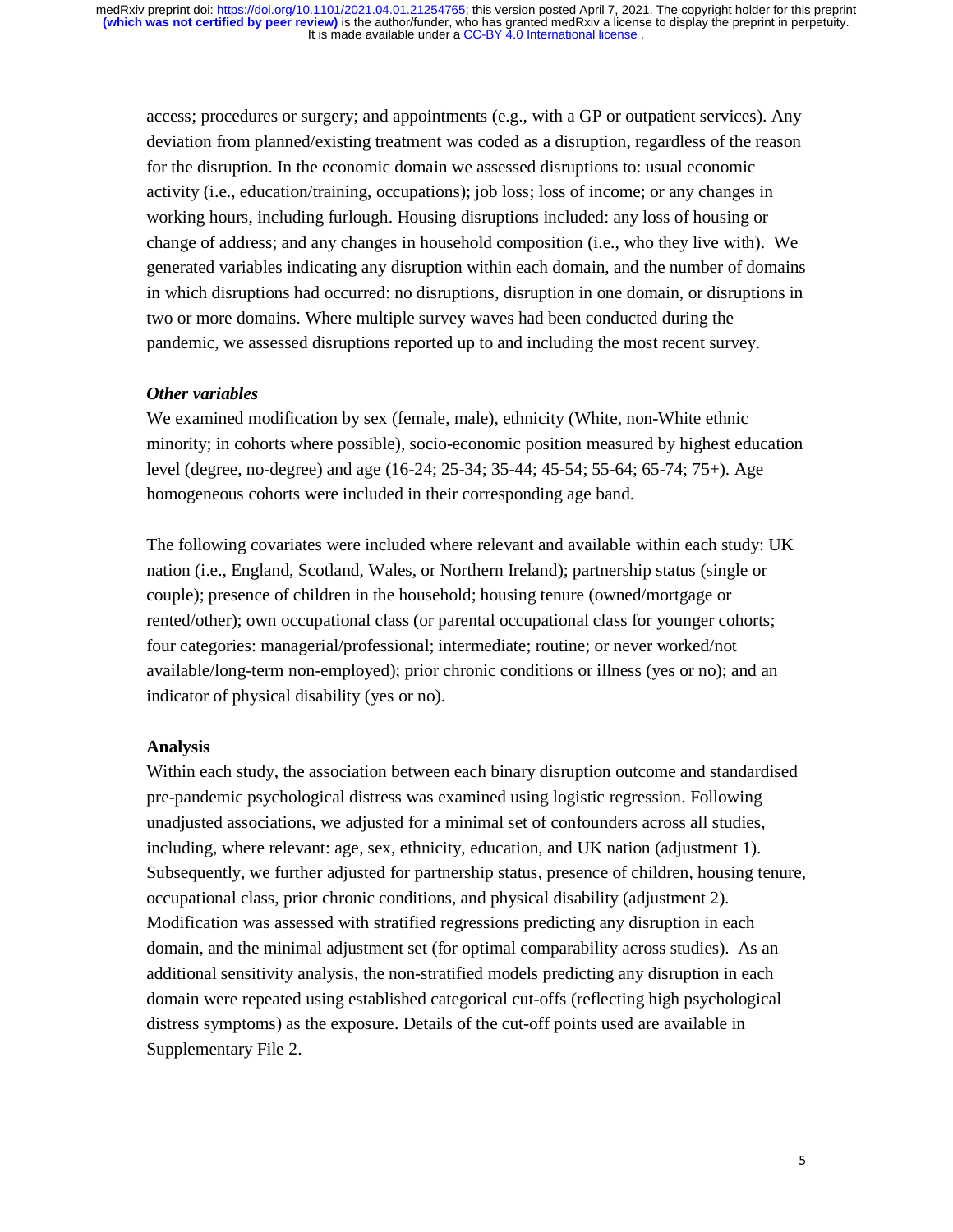Results from each study were then meta-analysed for each outcome for the full sample and then stratified by sex, education level, ethnicity, and age. We used a random effects metaanalysis with restricted maximum likelihood. We report heterogeneity using the  $I^2$  statistic (26). Meta-analyses were conducted in Stata 16 (27).

#### **Results**

### *Descriptive Statistics*

Between 7% (TWINS) and 24% (NS) of participants from the population-based cohorts and 54% of participants in GLAD (reflecting their recruitment of those with mental health difficulties) reported high psychological distress prior to the pandemic. As expected, the prevalence of psychological distress was generally higher among women, those without a degree, and younger age groups (see Supplementary Tables S3-S5 for full details). Table 2 shows the percentage of respondents who reported disruptions: this ranged from <10% (MCS, GLAD and TWINSUK) to 37% (ELSA) for healthcare; from 10% (NSHD) to 51% (USOC) for the economic domain; and from 2% (NSHD) to 36% (MCS) for housing. Between 28% (NSHD) and 77% (USOC) of study participants experienced at least one of these disruptions during the pandemic (see supplementary Table 5 for outcome descriptives by sex, ethnicity, education level and age group).

#### *Pre-pandemic psychological distress and disruptions during the pandemic*

The associations between standardised psychological distress and each outcome are illustrated in Figure 1. Table 3 shows the meta-analysed estimates for each outcome from the unadjusted, adjustment 1 and adjustment 2 models, and the heterogeneity in estimates (details of coefficients from each cohort and their weight in the meta-analysis for each outcome are available in supplementary file 3). Heterogeneity was lower in meta-analyses with greater adjustment and ranged from 0% to 66.8% across the different outcomes examined for the fully adjusted estimates.

In fully adjusted models, one standard deviation higher psychological distress was associated with increased odds of any healthcare disruptions (OR 1.30 [95% CI: 1.20-1.40]) with ORs ranging from 1.24 to 1.33 for the different healthcare outcomes examined. ORs for each study were consistently >1 for all outcomes with a few exceptions, however, a substantial range was observed. For instance, ORs were between 1.03 and 1.53 for any healthcare disruption for the population representative cohorts, but higher (OR=2.18) in GLAD, which is a convenience sample with a higher proportion of participants with prior mental health difficulties.

For economic disruptions overall, one standard deviation higher distress was associated with higher likelihood of experiencing any economic disruption (OR=1.11 [1.05-1.16]), with associations found for loss of employment  $(OR=1.13$  [1.06-1.21]) and income  $(OR=1.12$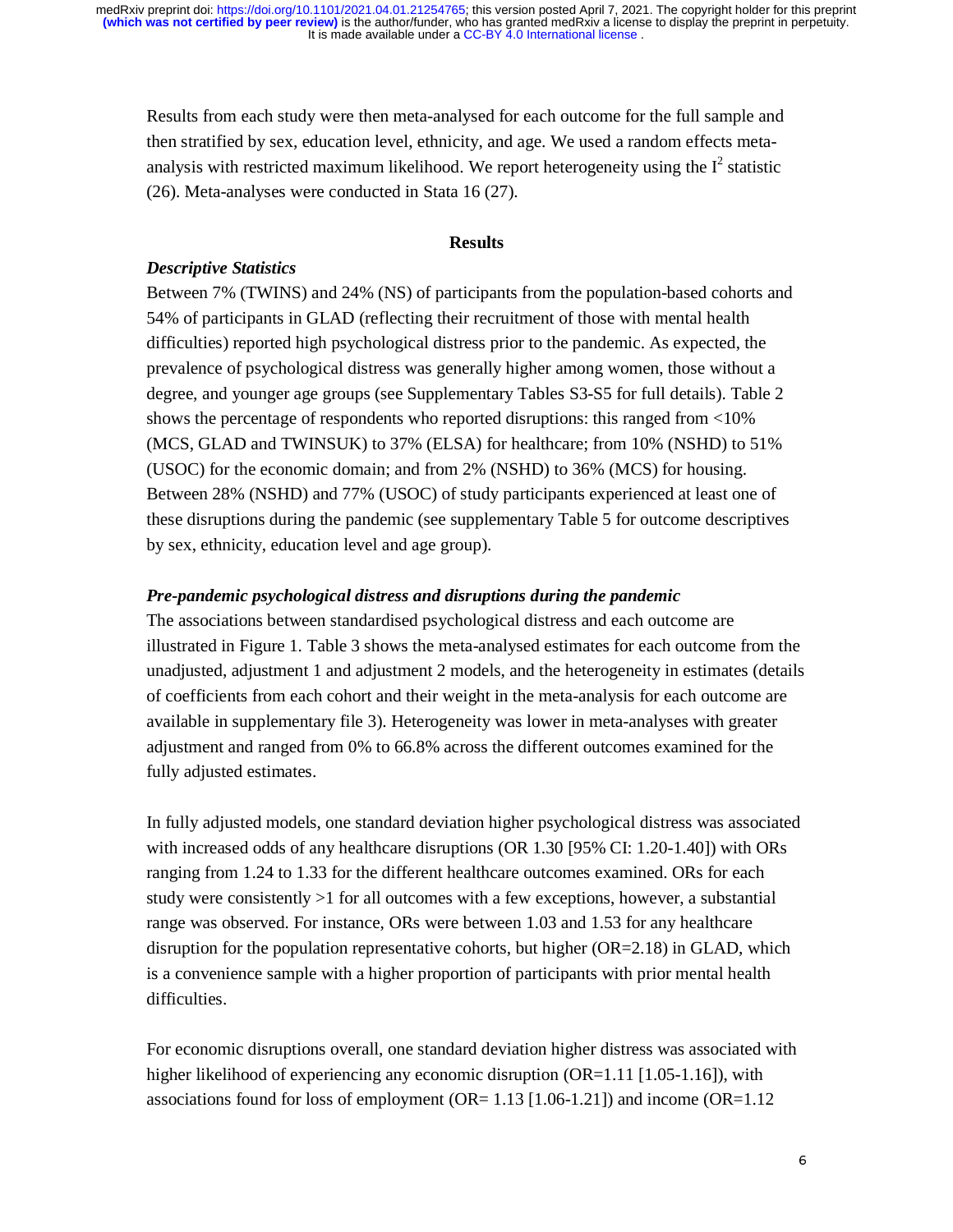[1.06-1.19]), and a smaller effect for reductions in working hours or furlough (OR= 1.05 [1.00 -1.09]). Some study-based differences were observed here, which likely reflect agebased differences. For instance, there were no observed associations with employment loss in older studies such as ELSA and NSHD, perhaps reflecting the lower proportions working post retirement age and the likelihood of those with good mental health to be in this group.

There was no consistent evidence that prior mental health was associated with housing disruptions (OR= 1.01 (0.97, 1.05).

Prior mental health was associated with an increased likelihood of experiencing a disruption in at least two domains  $(OR=1.25; 95\% CI: 1.18, 1.32)$  or in one domain  $(OR=1.11; 95\% CI: 1.18, 1.32)$ 1.07, 1.16) relative to experiencing no disruption.

## *Stratified analyses*

We examined effect modification in the associations between prior mental health and overall disruptions and found no evidence that associations differed by sex, education level, age or ethnicity (Table 4).

#### *Additional analysis*

We conducted an additional analysis with a pre-pandemic binary indicator of high psychological distress. This was based on measure-specific cut-off scores which indicate clinical levels of distress (see results in supplementary file 3). Overall, findings were similar to those seen with continuous measures, with the largest associations seen for healthcare disruptions followed by economic and no associations for housing. However, owing to the different distribution and meaning of the dichotomised exposure, the observed effect sizes vary. Based on this binary exposure, high psychological distress was associated with an increased likelihood of experiencing disruptions in at least two domains OR 1.46 (1.28, 1.67) compared to OR 1.18 (1.04, 1.33) in one domain.

## **Discussion**

In our co-ordinated analysis of data from 12 UK-based longitudinal cohort studies, we found people with poor pre-pandemic mental health have experienced greater disruption to their lives across multiple domains. More specifically, (i) prior mental ill-health was associated with greater likelihood of all examined healthcare disruptions (24-33% greater odds), economic disruptions (5-13% greater odds) and not associated with housing disruptions, (ii) the impact of prior mental ill-health on these outcomes was not different by sex, education, age or ethnicity, though pre-pandemic psychological distress was generally more common among women, younger generations, ethnic minorities, and those with fewer qualifications, and (iii) prior mental ill-health was associated with greater likelihood of disruptions in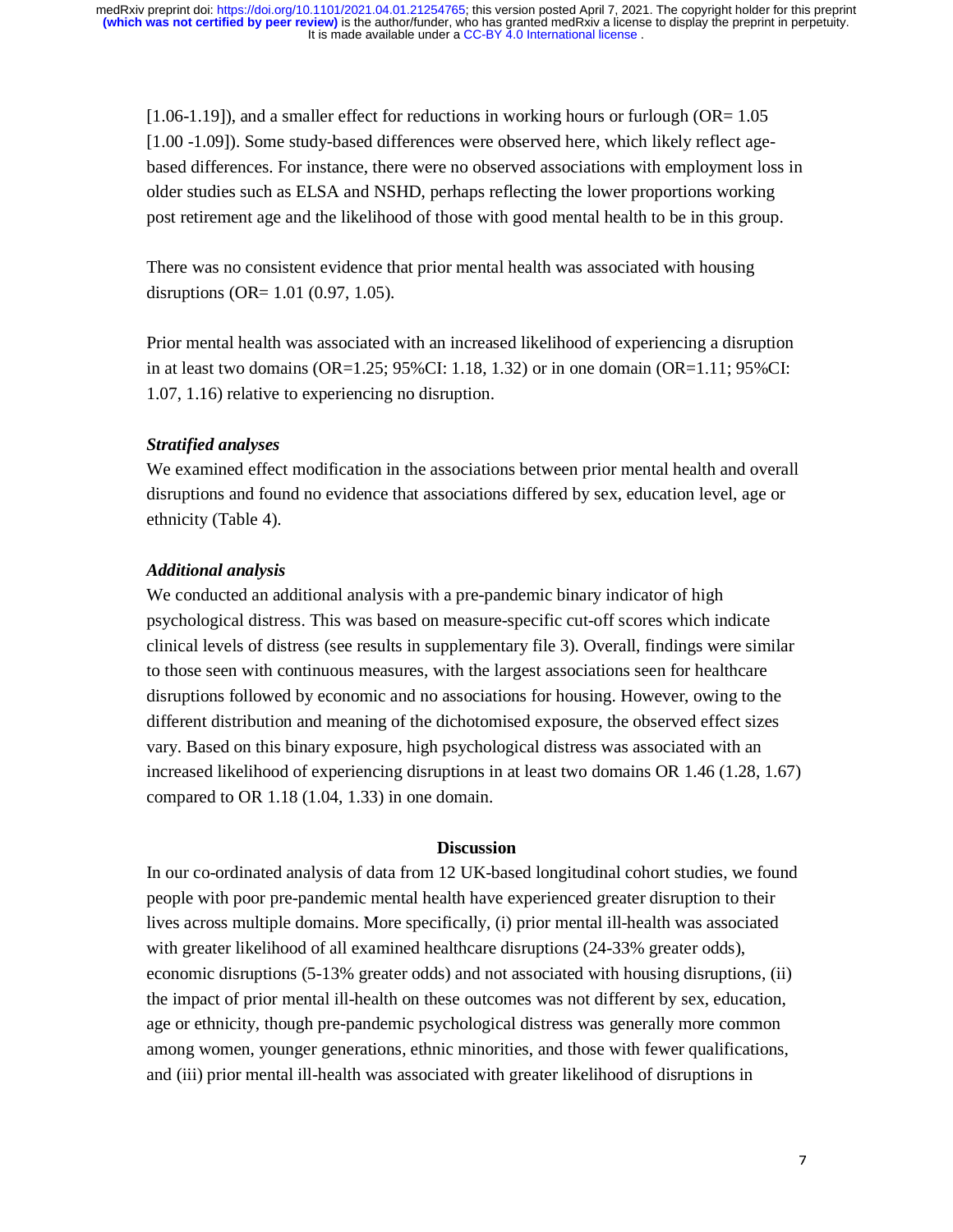multiple domains with an 11% increased risk of disruption in one domain, and 28% greater risk of disruptions in two or three domains.

Healthcare disruptions have been widespread in the UK with numbers of treatments for non-COVID-19 illness dropping by millions compared to previous years (28). There has been a substantial decrease in the number of people attending A&E services (29), and reports of difficulties and delays accessing medication(30, 31). Reporting of healthcare disruptions ranged from around under 10% to 37% across the included studies; this wide range may reflect both true gradients by age, and differences in sampling and assessment measures used (32). Disruptions associated with prior mental ill-health included around a 24% greater odds of missed appointments and procedures and 33% greater odds of interruptions to prescriptions or medication access. Information on reasons for disruptions to healthcare access was not consistently available across studies, and could include: patients or providers cancelling appointments, individuals being unable to rebook appointments, or being faced with complexities in the requirements for rebooking appointments or changing healthcare needs. Disruptions to healthcare are problematic both due to their potential longer term adverse impacts on health outcomes and potential stress involved. Our finding that these were disproportionately faced by those with prior mental ill-health highlights the risk of widening these prior inequalities in health outcomes, both during and after the pandemic. Sociodemographic inequalities in healthcare access during the pandemic have been recorded across different data sources. Women, ethnic minorities, and those living in more deprived areas were more likely to experience healthcare disruptions (33, 34) and prior mental health might help explain some of these observed socio-demographic inequalities. Furthermore, since women, ethnic minorities, and those with less education were more likely to have experienced psychological distress before the pandemic, these mental health related disruptions to healthcare may also widen prior social inequalities in health.

The pandemic has also impacted economic activity, with large numbers of people losing jobs, being put on furlough, and experiencing drops in household incomes (35, 36). Around 20- 60% of working age cohorts reported disruptions to economic activity. As expected, this was lower in retired cohorts (e.g., 10% in the NSHD cohort who are now 75 years old). Prior mental ill-health increased the likelihood of disruption by 10% to main economic activity, 13% to loss of employment, 12% to loss of income and 5% reductions in working hours or furlough. We did not examine potential positive economic outcomes such as starting a new business or increases in income or working hours. It is possible that there are differences in the ability of those with mental health difficulties to have economically benefitted or coped with additional or changed work demands during the pandemic. Younger workers, ethnic minorities, and females have been more likely to be in disrupted sectors and become unemployed or furloughed (37). Younger workers have been more likely to lose their jobs and report drops in income than older workers, reflecting their already more precarious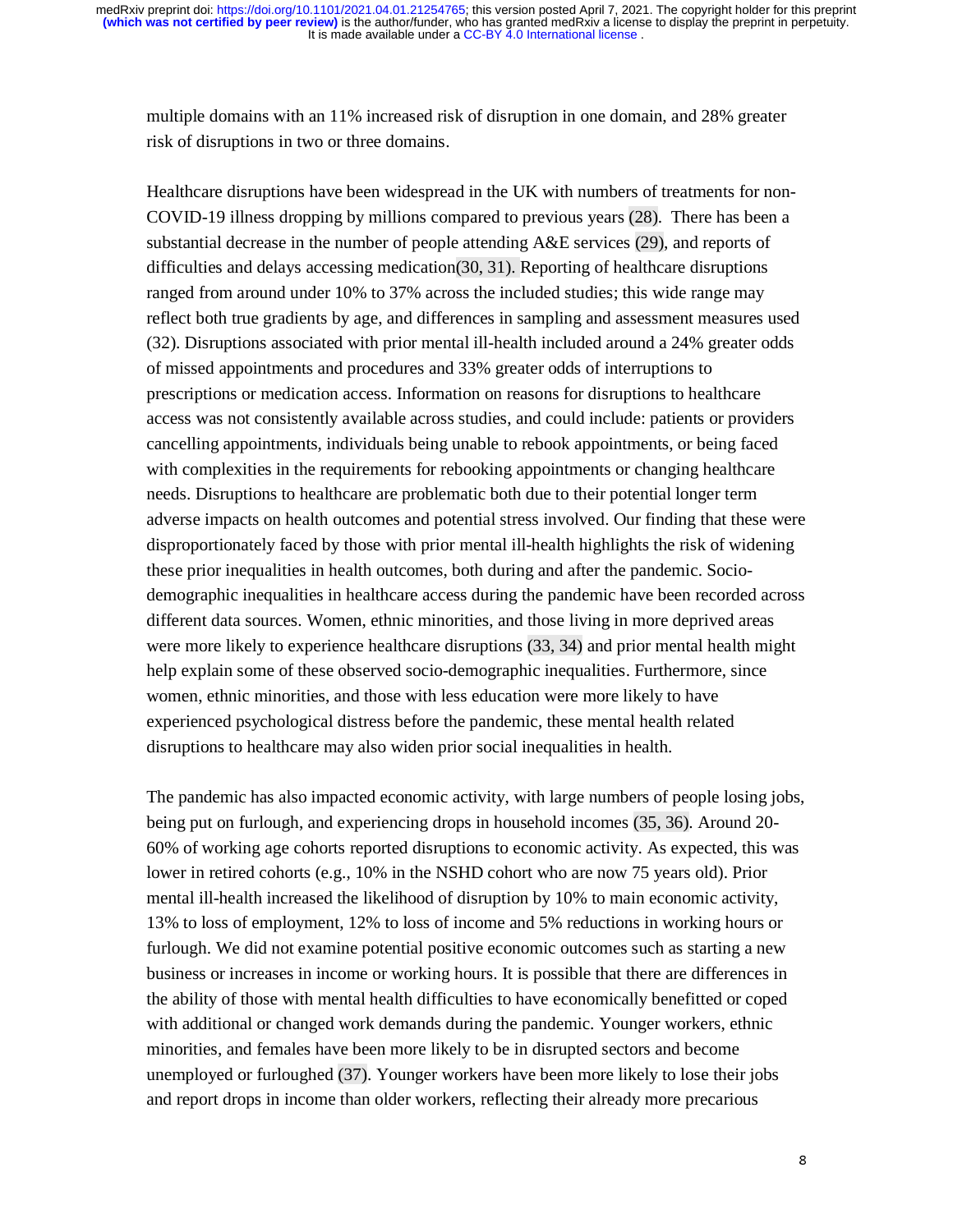labour market situation (36). However, the association between prior mental health and poorer economic outcomes were not different across age and other socio-demographic groups. Again, given the socio-demographic inequalities in pre-pandemic mental health, this highlights how the pandemic may widen existing mental health and socio-demographic inequalities.

With overcrowded housing increasing risk of COVID-19 transmission, disparities in housing disruption are likely to have impacts on risk of COVID-19 infection and other poor health and economic outcomes (38). Although there have been reported changes in individuals' housing situations during the pandemic, with evidence of younger people moving themselves, and older adults having people move into their households (39), we find no associations in the risk of housing disruptions with prior mental health in this study. This might alter in the medium and longer term as consequences of the economic and health disruptions are realised, and should be monitored.

Across the included cohorts, around 25-45% of individuals reported at least one kind of disruption, with a further 2-30% across cohorts experiencing two out of three, and a smaller proportion (0.2-6.5%) experiencing all three. The heightened risk for clusters of disruptions for those with psychological distress may be largely due to the increased risk of disruptions to healthcare, economic activity and income, as that combined with no difference in risk for housing disruptions will still mean clusters of disruptions are more likely. Furthermore, adverse outcomes may cluster, for example, with housing disruption resulting from employment loss, or those with poor mental health being more likely to experience healthcare disruptions as a result of moving home and general practice (39). Multiple adverse disruptions are also potentially stressful and more predictive of poorer prognosis longer term (40). We found that those with prior mental ill-health were more likely to suffer multiple disruptions, highlighting the need for inter-agency working in supporting those with mental ill-health.

## **Strengths and Limitations**

The analysis of longitudinal cohorts with rich pre-COVID-19 information is an important strength of this study. Although many COVID-era online studies are available, the lack of pre-pandemic information makes it difficult to untangle the directions of associations between mental health and other outcomes. This study is also strengthened by the coordinated investigation in multiple longitudinal studies with differing study designs, different target populations, and varying selection and attrition processes. Heterogeneity in our metaanalysed estimates were often reduced when considering models with a greater number of possible confounders, highlighting the importance of adjusting for relevant pre-pandemic characteristics as appropriate for different generations and cohorts.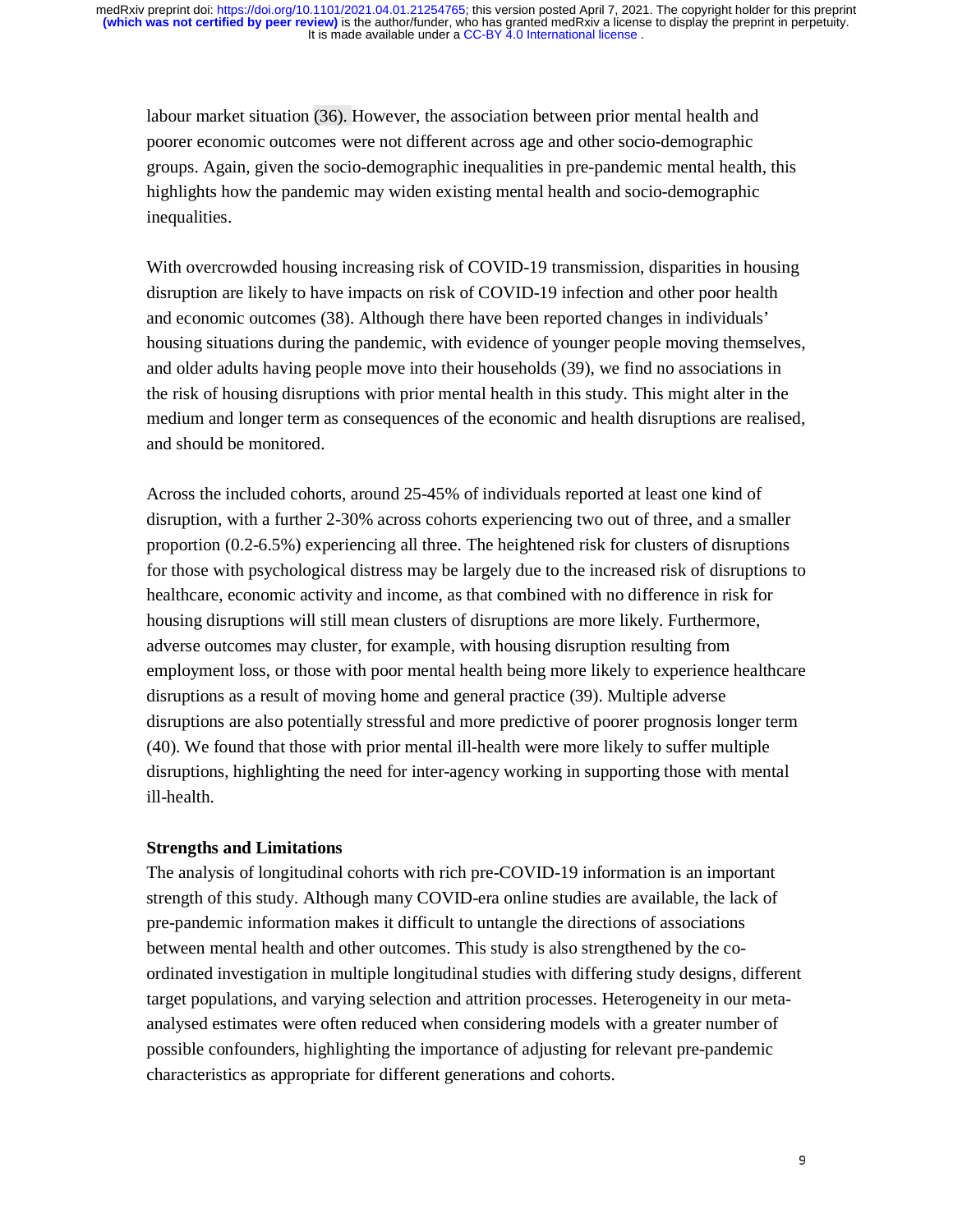Differences between studies in a range of factors including measurement of mental health and outcomes, timing of surveys, design, response rates, and differential selection into the COVID-19 sweeps are potentially responsible for large heterogeneity in estimates. However, despite this heterogeneity, the key findings are fairly consistent across most datasets. The differences might also be positively construed as allowing for replication and triangulation of findings that are robust to these intrinsic differences between studies. Furthermore, this heterogeneity can be informative, for example, by virtue of the mix of age-specific and agerange cohorts we could determine that the observed association between pre-pandemic psychological distress and disruptions does not differ by age.

## **Implications and conclusions**

 Our findings highlight that people with prior mental ill-health were more likely to suffer negative economic and healthcare consequences in the first 8-10 months of the pandemic, highlighting the need for policymakers to take this into account when provisioning current and post-pandemic health, economic and well-being support. For instance, processes for rebooking healthcare procedures or accessing economic support should ensure that people struggling with mental health difficulties do not face additional barriers to accessing resources. Primary care practitioners and pharmacists should monitor patients with known mental health difficulties to ensure they do not miss appointments, procedures or prescriptions.

Individuals with mental health difficulties are more likely to have experienced adverse healthcare, economic and housing outcomes before the pandemic (7, 9). Given the far greater frequency of these disruptions in the population during COVID-19, the impacts on those with prior mental ill-health will have been consequently larger.

Individuals with more severe mental disorders (e.g. schizophrenia, eating disorders), may have experienced even greater adversity from these disruptions, particularly in housing and economic domains. However, low prevalence of severe disorders generally leaves population-based-samples underpowered to infer about such conditions. Efforts to understand the impacts of the pandemic on those with more severe mental disorders is lacking, but needed. Current evidence suggests that they are at even greater risk of COVID-19 infection, mortality and non-vaccination uptake (5, 8).

Our findings highlight that the adverse socio-economic and health impacts of the pandemic have been disproportionately faced by those with prior mental ill-health, who are more likely to be women, those without a degree, and younger generations. The pandemic has the potential to increase social exclusion and widen existing physical health and economic inequalities amongst those with mental health problems, and mitigating this should be a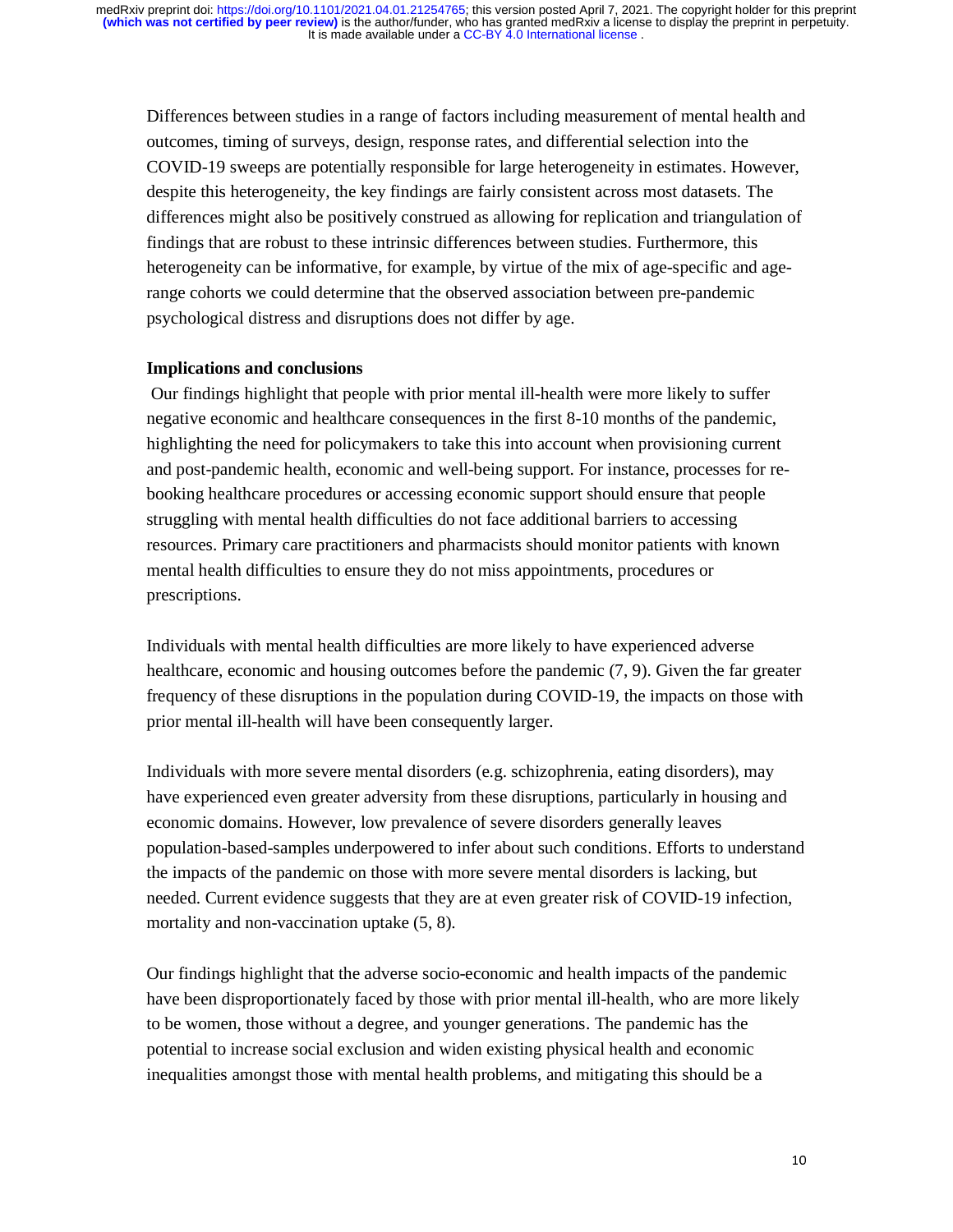public health priority. Ongoing monitoring is needed to get a full picture of the health and socio-economic implications of the pandemic for those with mental health difficulties.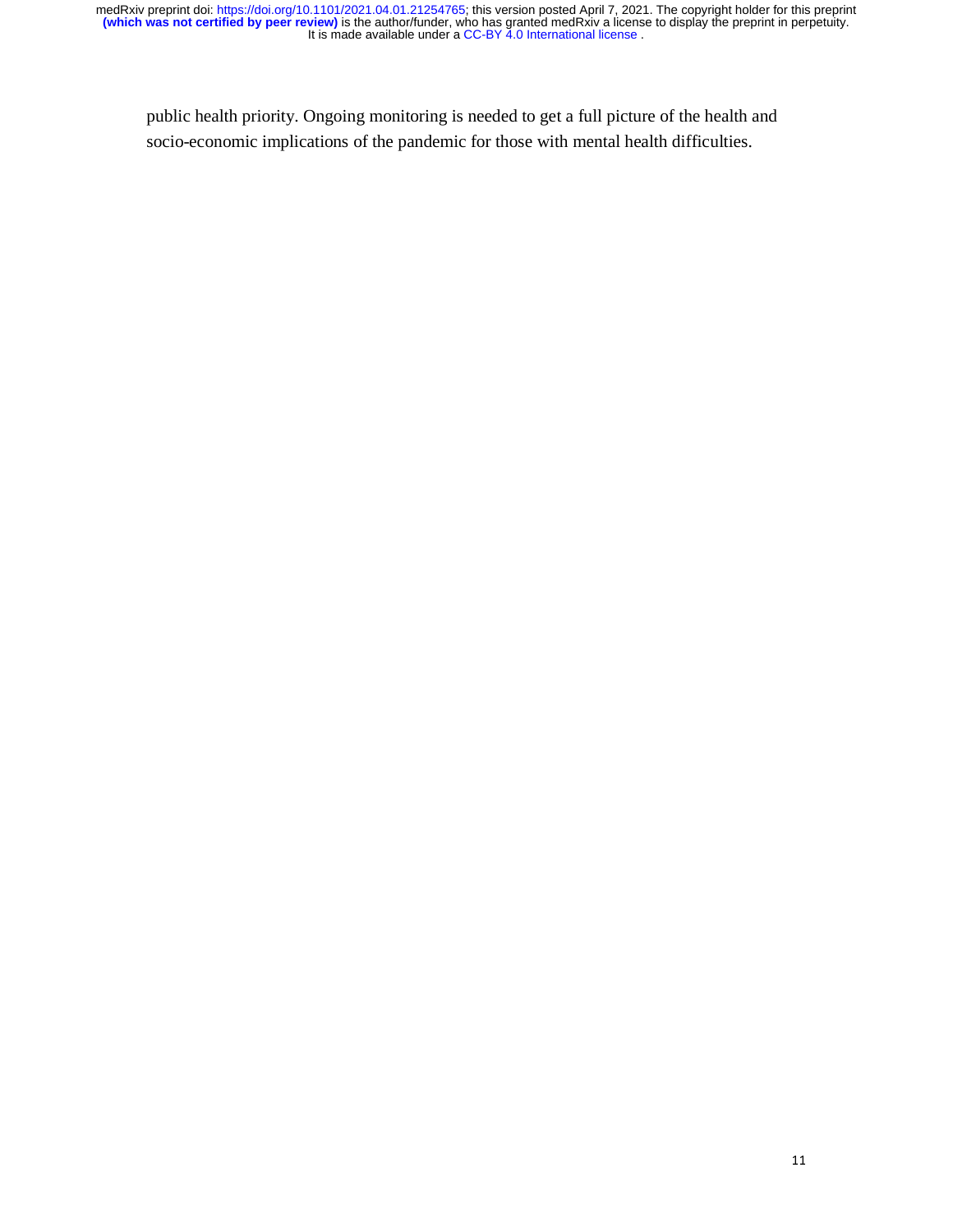## **Acknowledgements**

The contributing studies have been made possible because of the tireless dedication, commitment and enthusiasm of the many people who have taken part. We would like to thank the participants and the numerous team members involved in the studies including interviewers, technicians, researchers, administrators, managers, health professionals and volunteers. We are additionally grateful to our funders for their financial input and support in making this research happen.

GLAD: Alish Palmos, Christopher Hübel, Molly R Davies, Henry C Rogers, Yuhao Lin, Katherine S. Young, Thalia Eley, Matthew Hotopf, Kirstin Purves, Nathalie Kingston, John Bradley, Sofia Papadia, Debbie Clapham-Riley, Neil Walker. GS: Drew Altschul, Chloe Fawns-Ritchie, Archie Campbell, Robin Flaig. ALSPAC: Daniel J Smith, Nicholas J Timpson, Kate Northstone Understanding Society: Michaela Benzeval NSHD: Andrew Wong, Maria Popham, Karen MacKinnon, Imran Shah, Philip Curran MCS, NS, BCS70, NCDS: Colleagues in survey, data and cohort maintenance teams

## **Funding acknowledgements**

*This work was supported by the National Core Studies, an initiative funded by UKRI, NIHR and the Health and Safety Executive.* The COVID-19 Longitudinal Health and Wellbeing National Core Study was funded by the Medical Research Council (MC\_PC\_20030).

### **Studies:**

Understanding Society is an initiative funded by the Economic and Social Research Council and various Government Departments, with scientific leadership by the Institute for Social and Economic Research, University of Essex, and survey delivery by NatCen Social Research and Kantar Public. The Understanding Society COVID-19 study is funded by the Economic and Social Research Council (ES/K005146/1) and the Health Foundation (2076161). The research data are distributed by the UK Data Service.

The Millennium Cohort Study, Next Steps, British Cohort Study 1970 and National Child Development Study 1958 are supported by the Centre for Longitudinal Studies, Resource Centre 2015-20 grant (ES/M001660/1) and a host of other co-funders. The 1946 NSHD cohort is hosted by the the MRC Unit for Lifelong Health and Ageing funded by the Medical Research Council (MC\_UU\_00019/1Theme 1: Cohorts and Data Collection). The COVID-19 data collections in these five cohorts were funded by the UKRI grant Understanding the economic, social and health impacts of COVID-19 using lifetime data: evidence from 5 nationally representative UK cohorts (ES/V012789/1)

The English Longitudinal Study of Ageing was developed by a team of researchers based at University College London, NatCen Social Research, the Institute for Fiscal Studies, the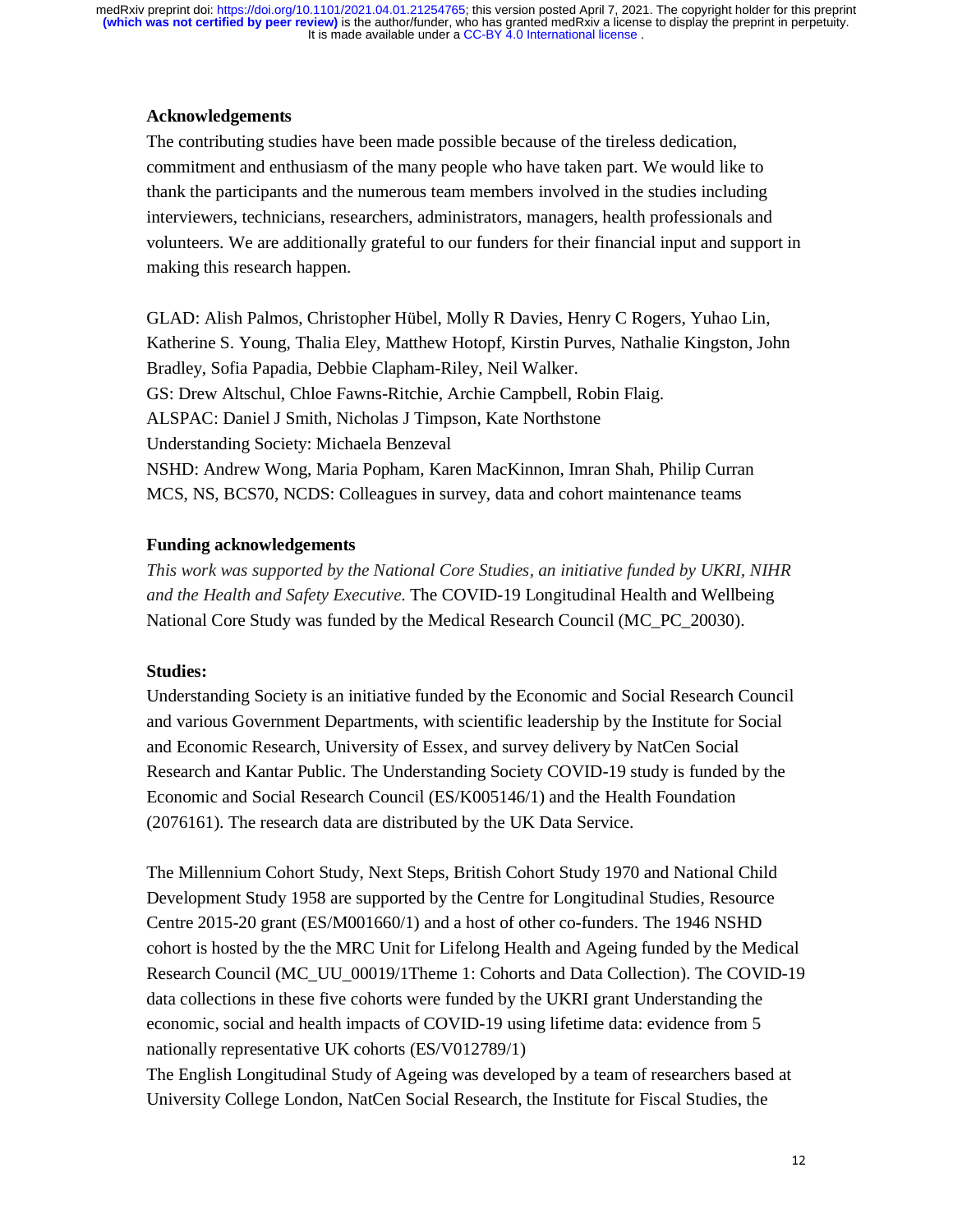University of Manchester and the University of East Anglia. The data were collected by NatCen Social Research. The funding is currently provided by the National Institute on Aging in the US, and a consortium of UK government departments coordinated by the National Institute for Health Research. Funding has also been received by the Economic and Social Research Council. The English Longitudinal Study of Ageing Covid-19 Substudy was supported by the UK Economic and Social Research Grant (ESRC) ES/V003941/1.

The UK Medical Research Council and Wellcome (Grant Ref: 217065/Z/19/Z) and the University of Bristol provide core support for ALSPAC. A comprehensive list of grants funding is available on the ALSPAC website

(http://www.bristol.ac.uk/alspac/external/documents/grant-acknowledgements.pdf). We are extremely grateful to all the families who took part in this study, the midwives for their help in recruiting them, and the whole ALSPAC team, which includes interviewers, computer and laboratory technicians, clerical workers, research scientists, volunteers, managers, receptionists and nurses.

TwinsUK receives funding from the Wellcome Trust (WT212904/Z/18/Z), the National Institute for Health Research (NIHR) Biomedical Research Centre based at Guy's and St Thomas' NHS Foundation Trust and King's College London. TwinsUK is also supported by the Chronic Disease Research Foundation and Zoe Global Ltd. The funders had no role in study design, data collection and analysis, decision to publish, or preparation of the manuscript.

Generation Scotland received core support from the Chief Scientist Office of the Scottish Government Health Directorates [CZD/16/6] and the Scottish Funding Council [HR03006]. Genotyping of the GS:SFHS samples was carried out by the Genetics Core Laboratory at the Wellcome Trust Clinical Research Facility, Edinburgh, Scotland and was funded by the Medical Research Council UK and the Wellcome Trust (Wellcome Trust Strategic Award "STratifying Resilience and Depression Longitudinally" (STRADL) Reference 104036/Z/14/Z). Generation Scotland is funded by the Wellcome Trust (216767/Z/19/Z).

The Genetic Links to Anxiety and Depression project is supported by the National Institute for Health Research (NIHR) BioResource, the NIHR BioResource Centre Maudsley, and the Biomedical Research Centre at South London and Maudsley NHS Foundation Trust and King's College London. This study presents independent research supported by the National Institute for Health Research (NIHR) Biomedical Research Centre BioResource at South London and Maudsley NHS Foundation Trust and King's College London. The views expressed are those of the author(s) and not necessarily those of the NHS, NIHR, Department of Health and Social Care or King's College London. We gratefully acknowledge capital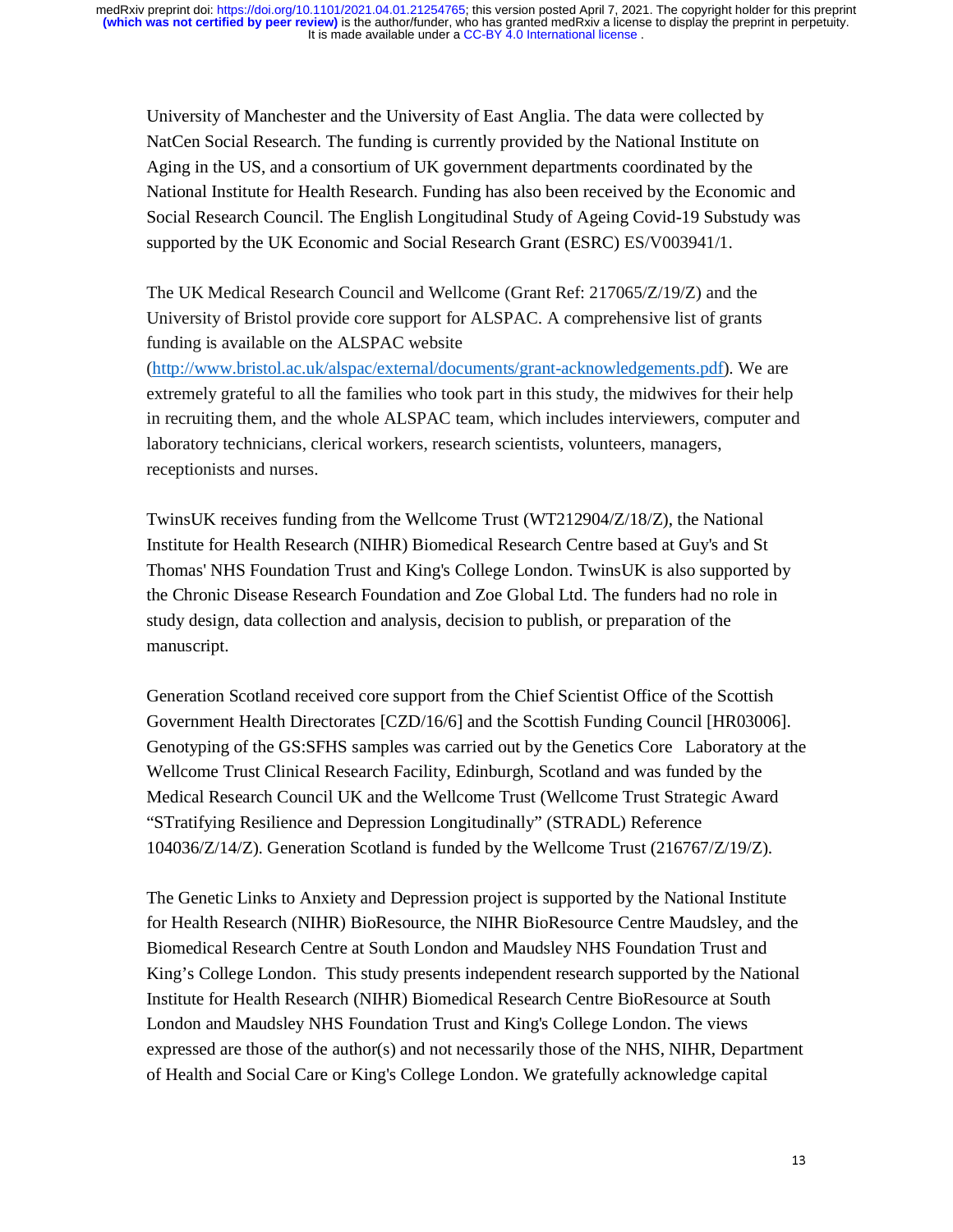equipment funding from the Maudsley Charity (Grant Ref. 980) and Guy's and St Thomas's Charity (Grant Ref. STR130505).

SVK acknowledges funding from a NRS Senior Clinical Fellowship (SCAF/15/02), the Medical Research Council (MC\_UU\_00022/2) and the Scottish Government Chief Scientist Office (SPHSU13). ASFK acknowledges funding from the ESRC (ES/V011650/1). DJP acknowledges funding from the Wellcome Trust (216767/Z/19/Z and 221574/Z/20/Z). CLN acknowledges funding from a Medical Research Council Fellowship (MR/R024774/1). EJT acknowledges funding from the Wellcome Trust (WT212904/Z/18/Z).

## **Declaration of interests**

No conflicts of interest were declared by DJP, EJT, GDG, AS, PP, EM, MJG, HLD, JM, CLN ASFK, GJG, AJS, MH, RJS, CJS, EF, GBP. SVK is a member of the Scientific Advisory Group on Emergencies subgroup on ethnicity and COVID-19 and is co-chair of the Scottish Government's Ethnicity Reference Group on COVID-19. GB is an advisory board member for Otsuka ltd. and Compadd Pathways. NC serves on a data safety monitoring board for trials sponsored by Astra-Zeneca.

## **Transparency declaration**

PP is the guarantor of this manuscript and affirms that this manuscript is an honest, accurate, and transparent account of the study being reported; that no important aspects of the study have been omitted; and that any discrepancies from the study as planned have been explained.

#### **Author Contribution Statement**

Patalay, Porteous, and Chaturvedi conceptualised the study and design. Patalay, Green, Thompson, Di Gessa, McElroy, Maddock, Katikireddi, Niedzwiedz, Griffith, Kwong, and Silverwood designed the methodology. Green, Thompson, Di Gessa, McElroy, Maddock, Stevenson, Davies, Mundy, Griffith, and Kwong conducted the formal analysis. Green, Thompson, Di Gessa, McElroy, Maddock, Stevenson, Griffith, Kwong, Steves, Chaturvedi, Henderson, and Fitzsimons were responsible for data curation. Patalay, Green, Di Gessa, and Maddock wrote the original draft of the manuscript. All authors contributed to critical revision of the manuscript. Thompson, Di Gessa, Maddock contributed to data visualisation. The project was supervised by Patalay, Porteous, and Katikireddi. Funding was acquired by Patalay, Katikireddi, Breen, Porteous, Steptoe, Ploubidis, Silverwood, Steves and Chaturvedi.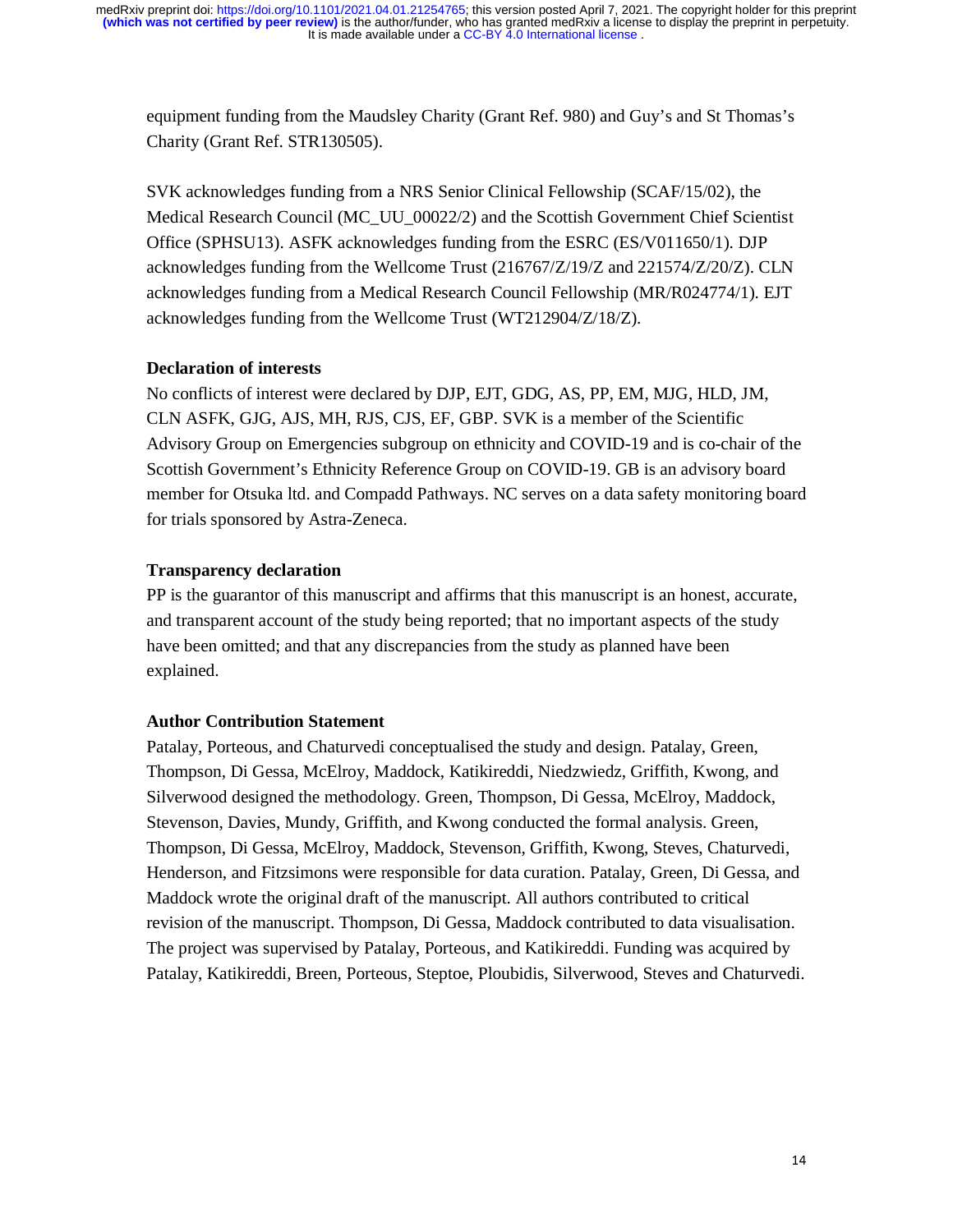### **References**

1. Blundell R, Costa Dias M, Joyce R, Xu X. COVID-19 and Inequalities\*. Fiscal Studies. 2020;41(2):291-319.

2. Xiong J, Lipsitz O, Nasri F, Lui LMW, Gill H, Phan L, et al. Impact of COVID-19 pandemic on mental health in the general population: A systematic review. Journal of Affective Disorders. 2020;277:55-64.

3. Douglas M, Katikireddi SV, Taulbut M, McKee M, McCartney G. Mitigating the wider health effects of covid-19 pandemic response. BMJ. 2020;369:m1557.

4. McManus S, Bebbington PE, Jenkins R, Brugha T. Mental Health and Wellbeing in England: the Adult Psychiatric Morbidity Survey 2014: NHS digital; 2016.

5. Wang Q, Xu R, Volkow ND. Increased risk of COVID-19 infection and mortality in people with mental disorders: analysis from electronic health records in the United States. World Psychiatry. 2021;20(1):124-30.

6. Plana-Ripoll O, Pedersen CB, Agerbo E, Holtz Y, Erlangsen A, Canudas-Romo V, et al. A comprehensive analysis of mortality-related health metrics associated with mental disorders: a nationwide, register-based cohort study. The Lancet. 2019;394(10211):1827-35.

7. Goodman A, Joyce R, Smith JP. The long shadow cast by childhood physical and mental problems on adult life. Proceedings of the National Academy of Sciences. 2011;108(15):6032-7.

8. MacKenna B, Curtis HJ, Morton CE, Inglesby P, Walker AJ, Morley J, et al. Trends, regional variation, and clinical characteristics of COVID-19 vaccine recipients: a retrospective cohort study in 23.4 million patients using OpenSAFELY. medRxiv. 2021:2021.01.25.21250356.

9. Evans-Lacko S, Knapp M, McCrone P, Thornicroft G, Mojtabai R. The Mental Health Consequences of the Recession: Economic Hardship and Employment of People with Mental Health Problems in 27 European Countries. PLOS ONE. 2013;8(7):e69792.

10. Joshi H, Fitzsimons E. The UK Millennium Cohort Study: the making of a multi-purpose resource for social science and policy in the UK. Longitudinal and Life Course Studies. 2016;7(4):409-30.

11. Boyd A, Golding J, Macleod J, Lawlor DA, Fraser A, Henderson J, et al. Cohort Profile: the 'children of the 90s'--the index offspring of the Avon Longitudinal Study of Parents and Children. Int J Epidemiol. 2013;42(1):111-27.

12. Calderwood L, Sanchez C. Next Steps (formerly known as the Longitudinal Study of Young People in England). . Journal of Open Health Data. 2016;4.

13. Elliott J, Shepherd P. Cohort profile: 1970 British Birth Cohort (BCS70). Int J Epidemiol. 2006;35(4):836-43.

14. Power C, Elliott J. Cohort profile: 1958 British birth cohort (National Child Development Study). Int J Epidemiol. 2006;35(1):34-41.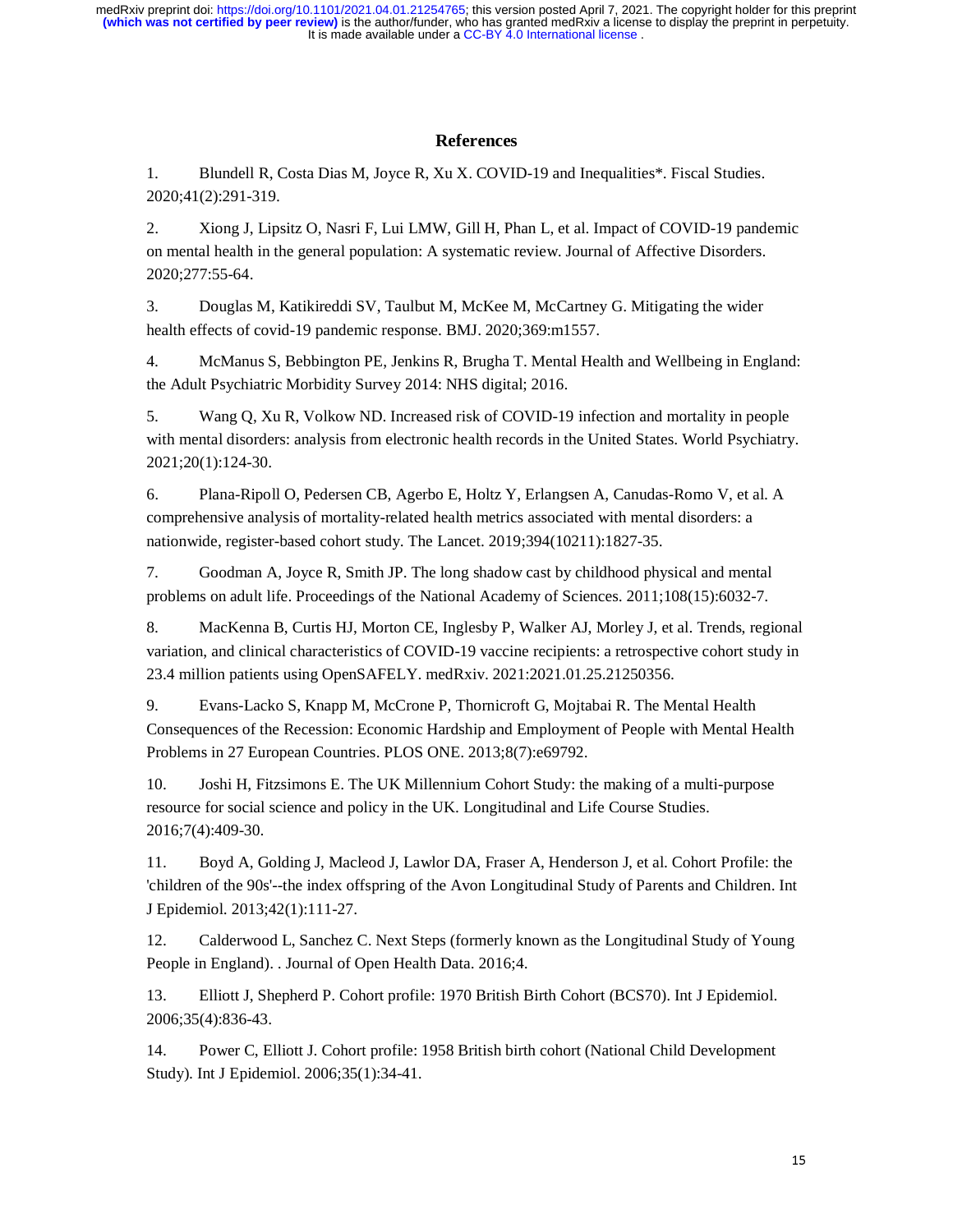15. Wadsworth M, Kuh D, Richards M, Hardy R. Cohort Profile: The 1946 National Birth Cohort (MRC National Survey of Health and Development). Int J Epidemiol. 2006;35(1):49-54.

16. University of Essex, Institute for Social and Economic Research, NatCen Social Research, Kantar Public. Understanding Society: Waves 1-10, 2009-2017 and Harmonised BHPS: Waves 1-18, 1991-2009. 13th Edition ed: UK Data Service,; 2020.

17. Steptoe A, Breeze E, Banks J, Nazroo J. Cohort profile: the English longitudinal study of ageing. Int J Epidemiol. 2013;42(6):1640-8.

18. Smith BH, Campbell H, Blackwood D, Connell J, Connor M, Deary IJ, et al. Generation Scotland: the Scottish Family Health Study; a new resource for researching genes and heritability. BMC Medical Genetics. 2006;7(1):74.

19. Smith BH, Campbell A, Linksted P, Fitzpatrick B, Jackson C, Kerr SM, et al. Cohort Profile: Generation Scotland: Scottish Family Health Study (GS:SFHS). The study, its participants and their potential for genetic research on health and illness. Int J Epidemiol. 2013;42(3):689-700.

20. Verdi S, Abbasian G, Bowyer RCE, Lachance G, Yarand D, Christofidou P, et al. TwinsUK: The UK Adult Twin Registry Update. Twin Res Hum Genet. 2019;22(6):523-9.

21. Davies MR, Kalsi G, Armour C, Jones IR, McIntosh AM, Smith DJ, et al. The Genetic Links to Anxiety and Depression (GLAD) Study: Online recruitment into the largest recontactable study of depression and anxiety. Behav Res Ther. 2019;123:103503.

22. Fraser A, Macdonald-Wallis C, Tilling K, Boyd A, Golding J, Davey Smith G, et al. Cohort Profile: The Avon Longitudinal Study of Parents and Children: ALSPAC mothers cohort. International Journal of Epidemiology. 2012;42(1):97-110.

23. Brown M, Goodman A, Peters A, Ploubidis GB, Sanchez A, Silverwood R, et al. COVID-19 Survey in Five National Longitudinal Studies: Wave 1 User Guide (Version 1). London: Centre for Longitudinal Studies; 2020.

24. Addario G, Dangerfiel P, Hussey D, Pacchiotti B, Wood M. Adapting fieldwork during the COVID-19 outbreak A methodological overview of the ELSA COVID-19 Substudy (wave 1). London: NatCen Social Research; 2020.

25. Institute for Social and Economic Research. Understanding Society COVID-19 User Guide. Version 6.0. Colchester: University of Essex.; 2021.

26. Higgins JP, Thompson SG. Quantifying heterogeneity in a meta $\Box$ analysis. Statistics in medicine. 2002;21(11):1539-58.

27. StataCorp. Stata statistical software: Release 16. College Station, TX: StataCorp LP; 2019.

28. Gardner T, Fraser C, Peytrignet S. Elective care in England: Assessing the impact of COVID-19 and where next. https://www.health.org.uk/publications/long-reads/elective-care-in-englandassessing-the-impact-of-covid-19-and-where-next: Health Foundation; 2020.

29. Kelly E, Firth Z. How is COVID-19 changing the use of emergency care? London: Health Foundation; 2020.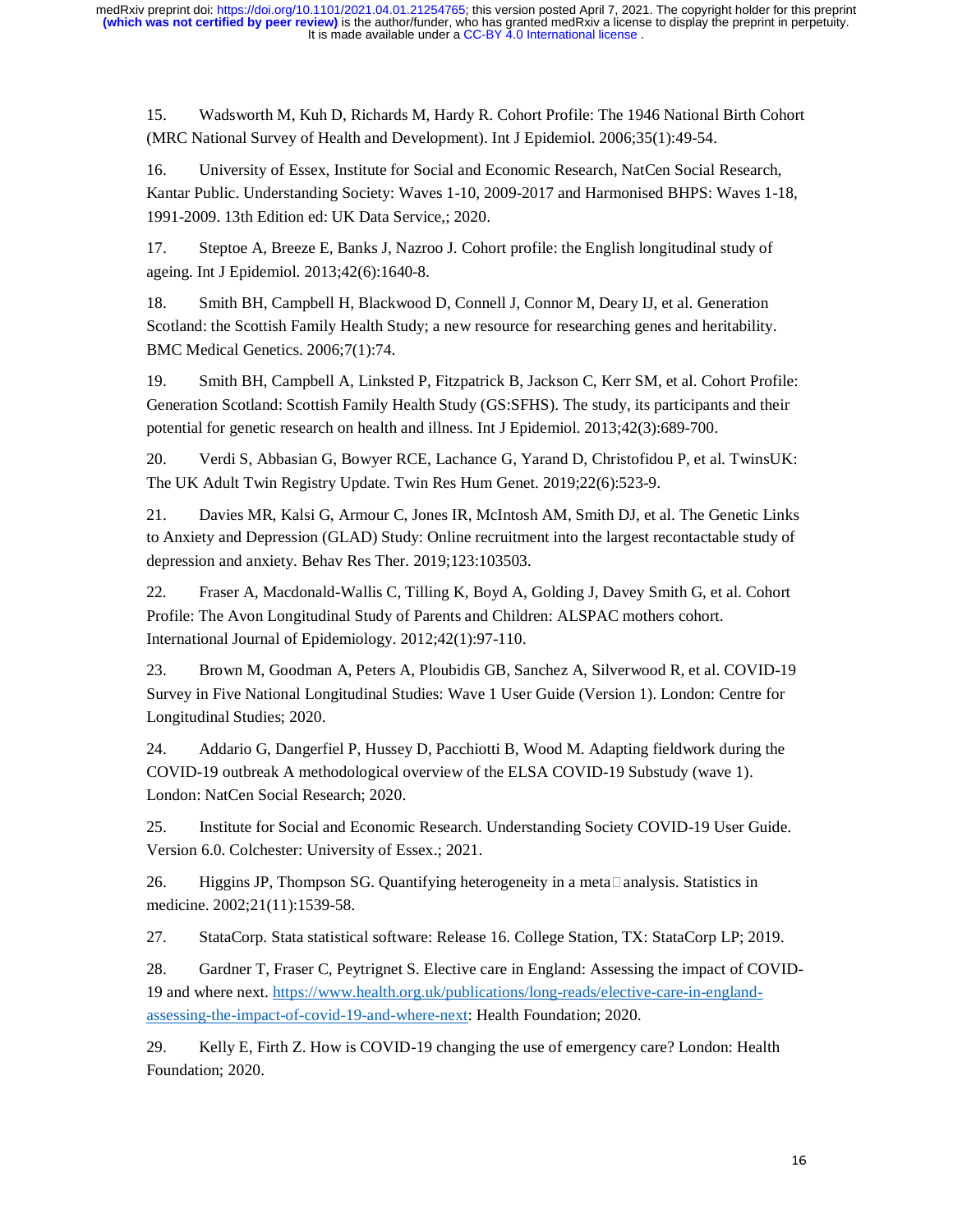30. Maldonado D, Tu E, Mahmood S, Wahezi D, Darapaneni R, Sima N, et al. Medication access difficulty and COVID-related distress are associated with disease flares in rheumatology patients during the COVID-19 pandemic. Arthritis Care & Research.n/a(n/a).

31. Cheong JL-Y, Goh ZHK, Marras C, Tanner CM, Kasten M, Noyce AJ, et al. The Impact of COVID-19 on Access to Parkinson's Disease Medication. Movement Disorders. 2020;35(12):2129- 33.

32. Topriceanu C-C, Wong A, Moon JC, Hughes AD, Bann D, Chaturvedi N, et al. Evaluating access to health and care services during lockdown by the COVID-19 survey in five UK national longitudinal studies. BMJ Open. 2021;11(3):e045813.

33. Topriceanu C-C, Wong A, Moon JC, Hughes A, Bann D, Chaturvedi N, et al. Inequality in access to health and care services during lockdown - Findings from the COVID-19 survey in five UK national longitudinal studies. medRxiv. 2020:2020.09.12.20191973.

34. Propper C, Stockton I, Stoye G. COVID-19 and disruptions to the health and social care of older people in England. The Institute for Fiscal Studies. 2020;note BN309, IFS Briefing.

35. Office for National Statistics. Coronavirus and the latest indicators for the UK economy and society: 14 January 2021.

https://www.ons.gov.uk/peoplepopulationandcommunity/healthandsocialcare/conditionsanddiseases/b ulletins/coronavirustheukeconomyandsocietyfasterindicators/14january2021#social-impacts-of-thecoronavirus: ONS; 2021.

36. Francis-Devine B, Powell A, Foley N. Coronavirus: Impact on the labour market. House of Commons Library; 2021 3 Feb 2021.

37. Joyce R, Xu X. Sector shutdowns during the coronavirus crisis: which workers are most exposed. Institute for Fiscal Studies Briefing Note BN278. 2020;6.

38. Ahmad K, Erqou S, Shah N, Nazir U, Morrison AR, Choudhary G, et al. Association of poor housing conditions with COVID-19 incidence and mortality across US counties. PLOS ONE. 2020;15(11):e0241327.

39. Evandrou M, Falkingham J, Qin M, Vlachantoni A. Changing living arrangements, family dynamics and stress during lockdown: evidence from four birth cohorts in the UK. SocArXiv. 2020.

40. Tucker-Seeley RD, Li Y, Sorensen G, Subramanian SV. Lifecourse socioeconomic circumstances and multimorbidity among older adults. BMC Public Health. 2011;11(1):313.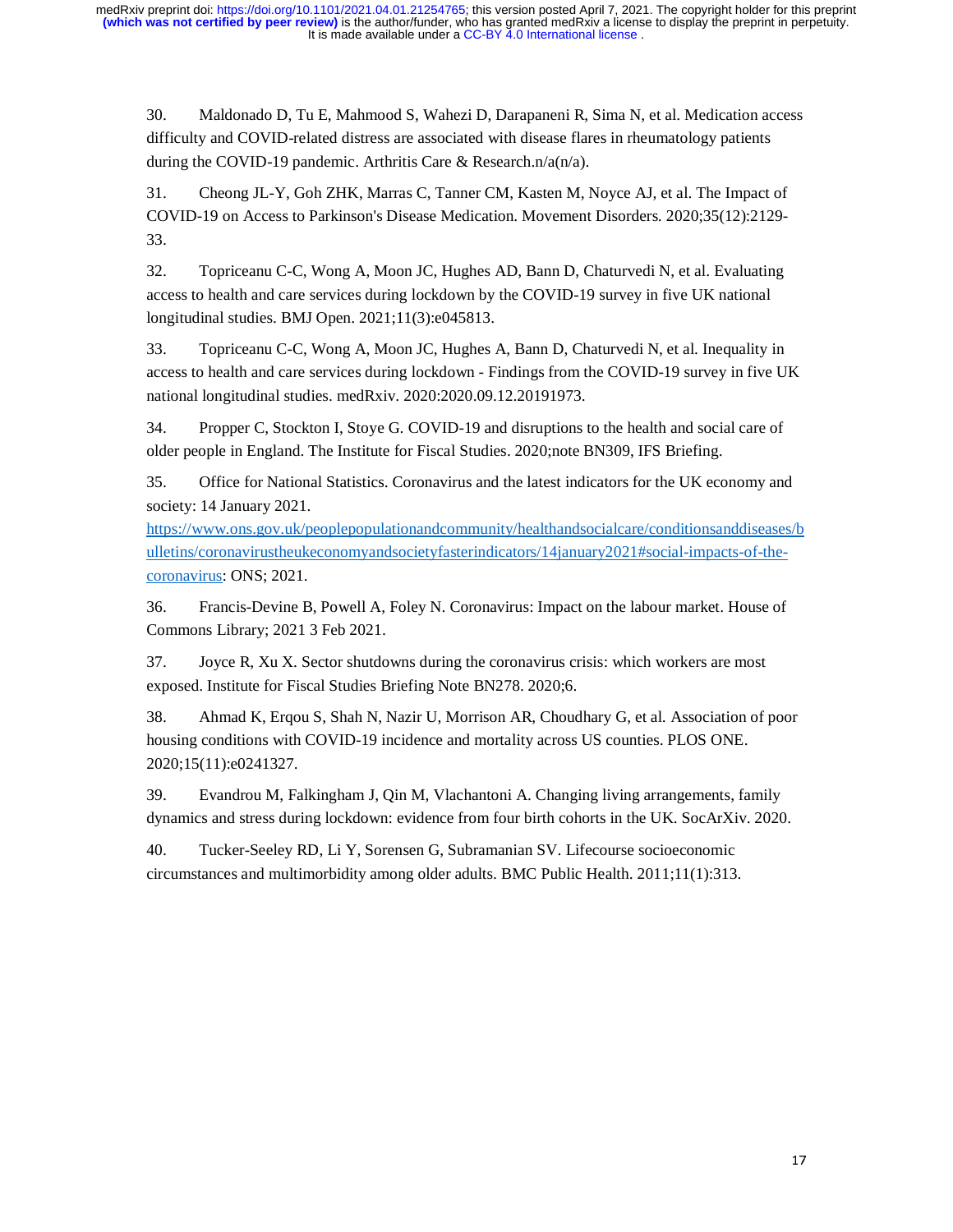| <b>Study Population</b>         | <b>Design and Sample Frame</b>                                                               | 2020 Age                 | Most recent      | Details of 2020                  | <b>Analytic N</b> |
|---------------------------------|----------------------------------------------------------------------------------------------|--------------------------|------------------|----------------------------------|-------------------|
|                                 |                                                                                              | <b>Range in</b><br>years | pre-<br>pandemic | covid surveys<br>(response rate) |                   |
|                                 |                                                                                              |                          | survey           |                                  |                   |
| Age Homogenous Cohorts          |                                                                                              |                          |                  |                                  |                   |
| MCS: Millennium                 | Cohort of UK children born between Sept                                                      | 18-20                    | 2018             | Two surveys:                     | 3028              |
| <b>Cohort Study</b>             | 2000 and Jan 2002 with regular follow-up                                                     |                          |                  | May (26.6%) &                    |                   |
|                                 | surveys from birth.                                                                          |                          |                  | Sep-Oct                          |                   |
|                                 |                                                                                              |                          |                  | $(24.2\%)$                       |                   |
| ALSPAC (G1):                    | Cohort of children born in the South-West of                                                 | 27-29                    | 2017-2018        | Three surveys:                   | 2698              |
| Avon Longitudinal               | England between April 1991 and Dec 1992,                                                     |                          |                  | April (19%),                     |                   |
| Study of Parents and            | with regular follow-up surveys from birth.                                                   |                          |                  | June (17.4%),                    |                   |
| Children-                       | (original young people)                                                                      |                          |                  | December                         |                   |
| Generation 1                    |                                                                                              |                          |                  | $(26.4\%)$                       |                   |
| NS: Next Steps,                 | Sample recruited via secondary schools in                                                    | $29 - 31$                | 2015             | Two surveys:                     | 3209              |
| formerly known as               | England at around age 13 with regular                                                        |                          |                  | May (20.3%) &                    |                   |
| Longitudinal Study              | follow-up surveys thereafter.                                                                |                          |                  | Sep-Oct                          |                   |
| of Young People in              |                                                                                              |                          |                  | (31.8%)                          |                   |
| England                         |                                                                                              |                          |                  |                                  |                   |
| BCS70: British                  | Cohort of all children born in Great Britain                                                 | 50                       | 2016             | Two surveys:                     | 4303              |
| Cohort Study 1970               | (i.e. England, Wales & Scotland) in one week<br>in 1970, with regular follow-up surveys from |                          |                  | May (40.4%) &<br>Sep-Oct         |                   |
|                                 | birth.                                                                                       |                          |                  | $(43.9\%)$                       |                   |
|                                 |                                                                                              |                          |                  |                                  |                   |
| <b>NCDS: National</b>           | Cohort of all children born in Great Britain                                                 | 62                       | 2013             | Two surveys:                     | 5394              |
| Child Development               | (i.e. England, Wales & Scotland) in one week                                                 |                          |                  | May (57.9%) &                    |                   |
| Study                           | in 1958, with regular follow-up surveys from                                                 |                          |                  | Sep-Oct                          |                   |
|                                 | birth.                                                                                       |                          |                  | $(53.9\%)$                       |                   |
|                                 |                                                                                              |                          |                  |                                  |                   |
| <b>NSHD:</b> National           | Cohort of all children born in Great Britain                                                 | 74                       | 2015             | Two surveys:                     | 1310              |
| Survey of Health                | (i.e. England, Wales & Scotland) in one week                                                 |                          |                  | May (68.2%) &                    |                   |
| and Development                 | in 1946, with regular follow-up surveys from<br>birth.                                       |                          |                  | Sep-Oct<br>$(61.5\%)$            |                   |
|                                 |                                                                                              |                          |                  |                                  |                   |
| Age Heterogeneous Studies       |                                                                                              |                          |                  |                                  |                   |
| USOC:                           | A nationally representative longitudinal                                                     | 16-96                    | 2018-2019        | Six: surveys:                    | 13175             |
| Understanding                   | household panel study, based on a clustered-                                                 |                          |                  | April (40.3%),                   |                   |
| Society: the UK                 | stratified probability sample of UK                                                          |                          |                  | May (33.6%),                     |                   |
| Household                       | households, with all adults aged 16+ in                                                      |                          |                  | Jun (32.0%),                     |                   |
| Longitudinal Survey             | chosen households surveyed annually.                                                         |                          |                  | July (31.2%),                    |                   |
|                                 |                                                                                              |                          |                  | Sep (29.2%)                      |                   |
| ELSA: English                   | A nationally-representative population study                                                 | $52-90+$                 | 2018-2019        | & Nov (27.3%)<br>Two surveys:    | 5061              |
| Longitudinal Study              | of individuals aged 50+ living in England,                                                   |                          |                  | Jun-July (75%)                   |                   |
| of Aging                        | with biennial surveys and periodic refreshing                                                |                          |                  | & Nov-Dec                        |                   |
|                                 | of the sample to maintain representativeness.                                                |                          |                  | (73%)                            |                   |
| GS: Generation                  | A family-structured, population-based                                                        | 27-100                   | 2006-2011        | Two surveys:                     | 3179              |
| Scotland: the                   | Scottish cohort, with participants aged 18-99                                                |                          |                  | April-Jun                        |                   |
| <b>Scottish Family</b>          | recruited between 2006-2011                                                                  |                          |                  | $(21.6\%) \&$ Jul-               |                   |
| <b>Health Study</b>             |                                                                                              |                          |                  | Aug (15.6%)                      |                   |
| ALSPAC(G0):                     | Parents of the ALSPAC(G1) cohort described                                                   | 45-81                    | 2011-2013        | Three surveys:                   | 3212              |
| Avon Longitudinal               | above, treated as a separate age-heterogenous                                                |                          |                  | April (12.4%),                   |                   |
| Study of Parents and            | study population.                                                                            |                          |                  | June (12.2%),                    |                   |
| Children-                       | (original parents)                                                                           |                          |                  | December                         |                   |
| Generation 0<br>TWINSUK: the UK | A cohort of volunteer adult twins (55%                                                       | 22-96                    | 2017-2018        | (14.3%)<br>Three surveys:        | 2855              |
|                                 |                                                                                              |                          |                  |                                  |                   |

# *Table 1. Details of each included study*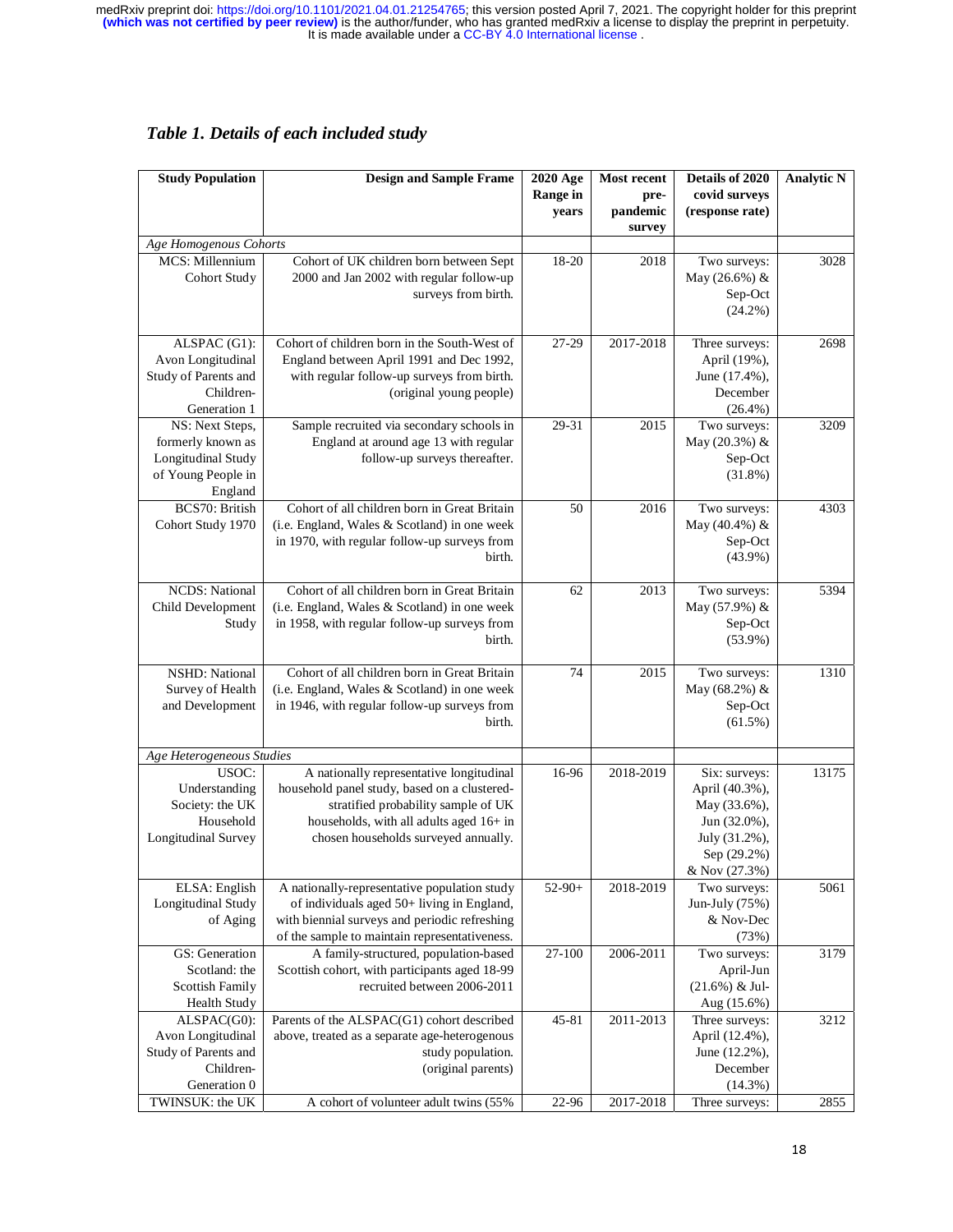| around the United Kingdom who were   |                                                                                                                                                                                                                                                                           |            |                   |       |
|--------------------------------------|---------------------------------------------------------------------------------------------------------------------------------------------------------------------------------------------------------------------------------------------------------------------------|------------|-------------------|-------|
|                                      |                                                                                                                                                                                                                                                                           |            | July $(77.6%) &$  |       |
| sampled between 18-101 years of age. |                                                                                                                                                                                                                                                                           |            | November          |       |
|                                      |                                                                                                                                                                                                                                                                           |            | $(76.1\%)$        |       |
|                                      | 16-89                                                                                                                                                                                                                                                                     | 2018-2021  | Fortnightly data  | 12107 |
|                                      |                                                                                                                                                                                                                                                                           | (data from | collection from   |       |
|                                      |                                                                                                                                                                                                                                                                           | GLAD)      | April to July     |       |
|                                      |                                                                                                                                                                                                                                                                           |            | $(20.4\%)$ , then |       |
|                                      |                                                                                                                                                                                                                                                                           |            | monthly           |       |
|                                      |                                                                                                                                                                                                                                                                           |            | $(19,7\%)$ .      |       |
|                                      | Participants with depression and/or anxiety<br>aged 16+ from the 2018 Genetic Links to<br>Anxiety and Depression study (GLAD) were<br>invited to take part in covid surveys as part of<br>a new project, Covid-19 Psychiatry and<br>Neurological Genetics study (COPING). |            |                   |       |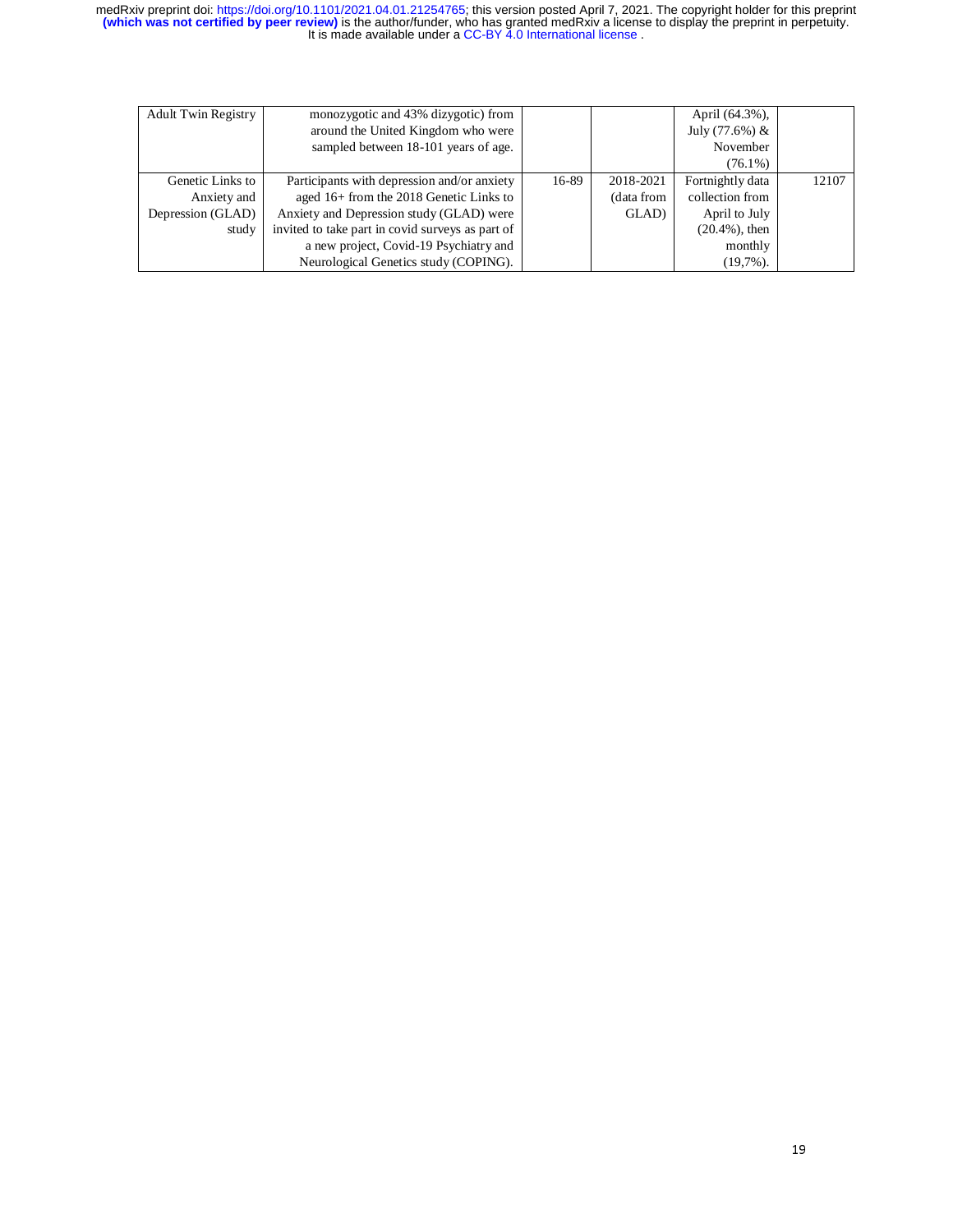|                                     | <b>MCS</b>                      | <b>ALSPAC</b><br>G1               | <b>NS</b>                         | <b>BCS70</b>                    | <b>NCDS</b>                       | <b>NSHD</b>                     | <b>USOC</b>                          | <b>ELSA</b>                     | <b>GS</b>                            | <b>ALSPAC</b><br>G0     | <b>TWINS UK</b>                   | <b>GLAD</b>                                                                                                                                                                                                                                                                                                   |
|-------------------------------------|---------------------------------|-----------------------------------|-----------------------------------|---------------------------------|-----------------------------------|---------------------------------|--------------------------------------|---------------------------------|--------------------------------------|-------------------------|-----------------------------------|---------------------------------------------------------------------------------------------------------------------------------------------------------------------------------------------------------------------------------------------------------------------------------------------------------------|
| Based on data until                 | Oct 2020                        | Jan 2021                          | Oct 2020                          | Oct 2020                        | Oct 2020                          | Oct 2020                        | Nov 2020                             | Dec 2020                        | Sept 2020                            | Jan 2021                | Nov 2020                          | Jan 2021                                                                                                                                                                                                                                                                                                      |
| <b>Any healthcare</b><br>disruption | 9.6<br>$(7.9-11.5)$             | 15.9<br>$(14.3-17.6)$             | 11.6<br>$(9.4 - 14.3)$            | 13.3<br>$(11.7-15.1)$           | 15.3<br>$(13.9 - 16.8)$           | 18.5<br>$(14.7 - 22.9)$         | 31.9<br>$(30.8 - 32.9)$              | 36.7<br>$(34.9 - 38.4)$         | 27.4<br>$(25.9 - 29.0)$              | 19.9<br>$(18.1 - 21.9)$ | $8.7*$<br>$(7.7 - 9.8)$           | 0.7<br>$(0.6 - 0.9)$                                                                                                                                                                                                                                                                                          |
| Prescription/medica<br>tion access  | $\overline{3.3}$<br>$(2.6-4.2)$ | NA                                | $\overline{3.8}$<br>$(2.5 - 5.7)$ | $\overline{3.3}$<br>$(2.6-4.3)$ | $\overline{2.5}$<br>$(1.9-3.2)$   | $\overline{2.3}$<br>$(1.3-4.2)$ | $\overline{5.6}$<br>$(5.1 - 6.2)$    | $\overline{0.8}$<br>$(0.5-1.3)$ | 6.7<br>$(5.8 - 7.6)$                 | NA                      | $\overline{2.9}$<br>$(2.5 - 3.4)$ | $\overline{0.7}$<br>$(0.6 - 0.9)$                                                                                                                                                                                                                                                                             |
| Procedures or<br>surgery            | $\overline{1.0}$<br>$(0.5-2.2)$ | $\overline{1.6}$<br>$(1.2 - 2.1)$ | $\overline{1.3}$<br>$(0.5 - 3.5)$ | $\overline{0.8}$<br>$(0.5-1.0)$ | $\overline{2.1}$<br>$(1.6 - 2.8)$ | $\overline{2.4}$<br>$(1.3-4.5)$ | 12.3<br>$(11.6-13.1)$                | 21.4<br>$(20.0 - 22.9)$         | $\overline{2.9}$<br>$(2.4 - 3.6)$    | 2.9<br>$(2.1 - 3.9)$    | NA                                | $\overline{NA}$                                                                                                                                                                                                                                                                                               |
| Appointments                        | 6.4<br>$(5.1 - 8.1)$            | 11.7<br>$(10.3-13.2)$             | 7.2<br>$(5.6-9.1)$                | 10.2<br>$(8.8-11.8)$            | 12.0<br>$(10.7 - 13.2)$           | 14.3<br>$(10.9 - 18.4)$         | 28.5<br>$(27.5-29.5)$                | 21.3<br>$(19.8 - 22.9)$         | $\overline{22.0}$<br>$(20.6 - 23.5)$ | 14.4<br>$(12.8-16.2)$   | NA                                | NA                                                                                                                                                                                                                                                                                                            |
| Any economic<br>disruption          | 43.6<br>$(40.5 - 46.8)$         | 50.2<br>$(47.6 - 52.9)$           | 41.0<br>$(37.8 - 44.3)$           | 40.8<br>$(38.4 - 43.2)$         | 36.8<br>$(35.1 - 38.6)$           | 10.0<br>$(6.7-14.8)$            | 51.5<br>$(50.3 - 52.7)$              | 30.2<br>$(28.5 - 32.0)$         | 20.8<br>$(19.4 - 22.2)$              | 48.6<br>$(46.2 - 51.1)$ | 30.9<br>$(29.2 - 32.6)$           | $\frac{41.9}{41.0}$<br>$\frac{99}{41.0}$<br>$\frac{41.9}{41.0}$<br>$\frac{99}{41.0}$<br>$\frac{101}{41.0}$<br>$\frac{101}{41.0}$<br>$\frac{101}{41.0}$<br>$\frac{101}{41.0}$                                                                                                                                  |
| Main economic<br>activity           | 35.1<br>$(31.2 - 39.2)$         | 43.3<br>$(40.6 - 46.0)$           | 7.9<br>$(5.7 - 10.7)$             | 5.9<br>$(4.9 - 7.0)$            | 6.6<br>$(5.8 - 7.4)$              | 0.9<br>$(0.5-1.5)$              | n/a                                  | 4.6<br>$(3.8-5.6)$              | 10.3<br>$(9.3-11.4)$                 | 46.6<br>$(43.7-49.4)$   | 17.6<br>$(16.6 - 18.6)$           | 41.0<br>$(40.1 - 41.9)$ $\frac{\alpha}{2} \leq \frac{\alpha}{20}$                                                                                                                                                                                                                                             |
| Employment                          | 8.3<br>$(6.0-11.3)$             | 6.4<br>$(5.1 - 7.9)$              | 7.4<br>$(5.3 - 10.3)$             | 5.8<br>$(4.9-6.9)$              | 6.3<br>$(5.6 - 7.2)$              | 0.7<br>$(0.4 - 1.3)$            | 6.1<br>$(5.6-6.7)$                   | 1.4<br>$(1.0-2.0)$              | $\overline{0.2}$<br>$(0.05-0.3)$     | 12.3<br>$(10.7-14.2)$   | 9.3<br>$(8.6 - 10.1)$             |                                                                                                                                                                                                                                                                                                               |
| Income                              | 24.8<br>$(22.1 - 27.8)$         | 23.5<br>$(21.4 - 25.8)$           | 26.0<br>$(23.0-29.1)$             | 24.1<br>$(21.9 - 26.4)$         | 20.4<br>$(18.9 - 22.0)$           | 8.7<br>$(5.4-13.6)$             | 36.8<br>$(35.6 - 38.0)$              | 24.5<br>$(22.9 - 26.1)$         | 13.1 (11.9-<br>14.3)                 | 29.8 (27.5-<br>32.2)    | 27.48 (26.32-<br>28.67)           |                                                                                                                                                                                                                                                                                                               |
| Working<br>hours/furlough           | 39.8<br>$(33.5 - 46.4)$         | 42.6<br>$(39.9 - 45.4)$           | 26.9<br>$(24.0 - 30.1)$           | 30.3<br>$(28.3 - 32.4)$         | 41.2<br>$(38.2 - 43.7)$           | 3.8<br>$(2.6 - 5.5)$            | 51.8<br>$(50.6 - 53.0)$              | 20.4<br>$(18.9 - 22.0)$         | 6.5<br>$(5.7 - 7.4)$                 | 43.4<br>$(40.5 - 46.5)$ | 11.0<br>$(10.2 - 11.9)$           | $6.8 \tarrow 6.8$<br>$6.8 \tarrow 6.8$<br>$(6.4 - 7.3) \tarrow 6.8$<br>$(6.4 - 7.3) \tarrow 6.8$<br>$(6.4 - 2.3) \tarrow 6.8$<br>$(6.4 - 2.0) \tarrow 6.8$<br>$(10.4 - 2.0.9) \tarrow 6.8$<br>$(10.4 - 2.0.9) \tarrow 6.8$<br>$(10.4 - 2.0.9) \tarrow 6.8$<br>$(10.4 - 2.0.9) \tarrow 6.8$<br>$(10.4 - 2.0.9$ |
| <b>Any housing</b><br>disruption    | 35.8<br>$(32.5 - 39.3)$         | 23.3<br>$(21.6 - 25.2)$           | 15.2<br>$(12.8 - 18.0)$           | 12.7<br>$(11.3-14.1)$           | 9.7<br>$(8.3 - 10.7)$             | 2.2<br>$(1.3-3.7)$              | 31.8<br>$(30.7 - 33.0)$              | 24.4<br>$(22.8 - 26.1)$         | 7.7<br>$(6.8 - 8.7)$                 | 15.3<br>$(13.9-16.8)$   | 6.8<br>$(6.0 - 7.8)$              | 12.3<br>$\frac{(11.8 - 12.9)\frac{3}{6}}{3.8}$                                                                                                                                                                                                                                                                |
| Housing<br>loss/change              | 2.4<br>$(1.7-3.4)$              | 16.7<br>$(15.2 - 18.4)$           | 1.4<br>$(0.8-2.4)$                | 0.3<br>$(0.2 - 0.6)$            | 0.01<br>$0.0 - 0.02$              | $\boldsymbol{0}$                | 4.5<br>$(4.0-5.1)$                   | 1.8<br>$(1.4-2.4)$              | 0.8<br>$(0.5-1.2)$                   | 2.1<br>$(1.5-2.9)$      | 2.5<br>$(2.1 - 2.9)$              | $(2.0 - 3.4)$                                                                                                                                                                                                                                                                                                 |
| Household<br>composition            | $35.4(32.1 -$<br>38.8)          | $5.3(4.4-6.4)$                    | $15.1(12.6-$<br>17.9)             | $12.5(11.2 -$<br>(14.0)         | $9.7(8.8 -$<br>10.7)              | $\overline{3.4}$<br>$(2.0-5.6)$ | $\overline{29.2}$<br>$(28.2 - 30.3)$ | 22.6<br>$(21.1 - 24.2)$         | 7.7<br>$(6.8 - 8.7)$                 | 10.6<br>$(9.5-11.8)$    | 4.5<br>$(4.0-5.1)$                | 12.2<br>$(11.6 - 12.7)$                                                                                                                                                                                                                                                                                       |
| <b>Cumulative</b><br>disruptions    |                                 |                                   |                                   |                                 |                                   |                                 |                                      |                                 |                                      |                         |                                   |                                                                                                                                                                                                                                                                                                               |
| No disruptions                      | 35.1<br>$(31.8 - 38.6)$         | 46.5<br>$(44.5 - 48.6)$           | 47.2<br>$(43.8 - 50.6)$           | 45.9<br>$(43.4 - 48.4)$         | 49.2<br>$(47.3 - 51.0)$           | 72.0<br>$(66.7 - 76.8)$         | 23.0<br>$(22.0 - 23.9)$              | 34.7<br>$(33.1 - 36.4)$         | 52.4<br>$(50.7 - 54.2)$              | 43.4<br>$(41.3 - 45.5)$ | 60.8<br>$(59-62.6)$               | 52.4<br>$(51.5 - 53.3)$                                                                                                                                                                                                                                                                                       |

*Table 2. Percent prevalence (and 95% confidence intervals) of any healthcare, economic, and housing disruptions during the pandemic as well as of cumulative disruptions, by study*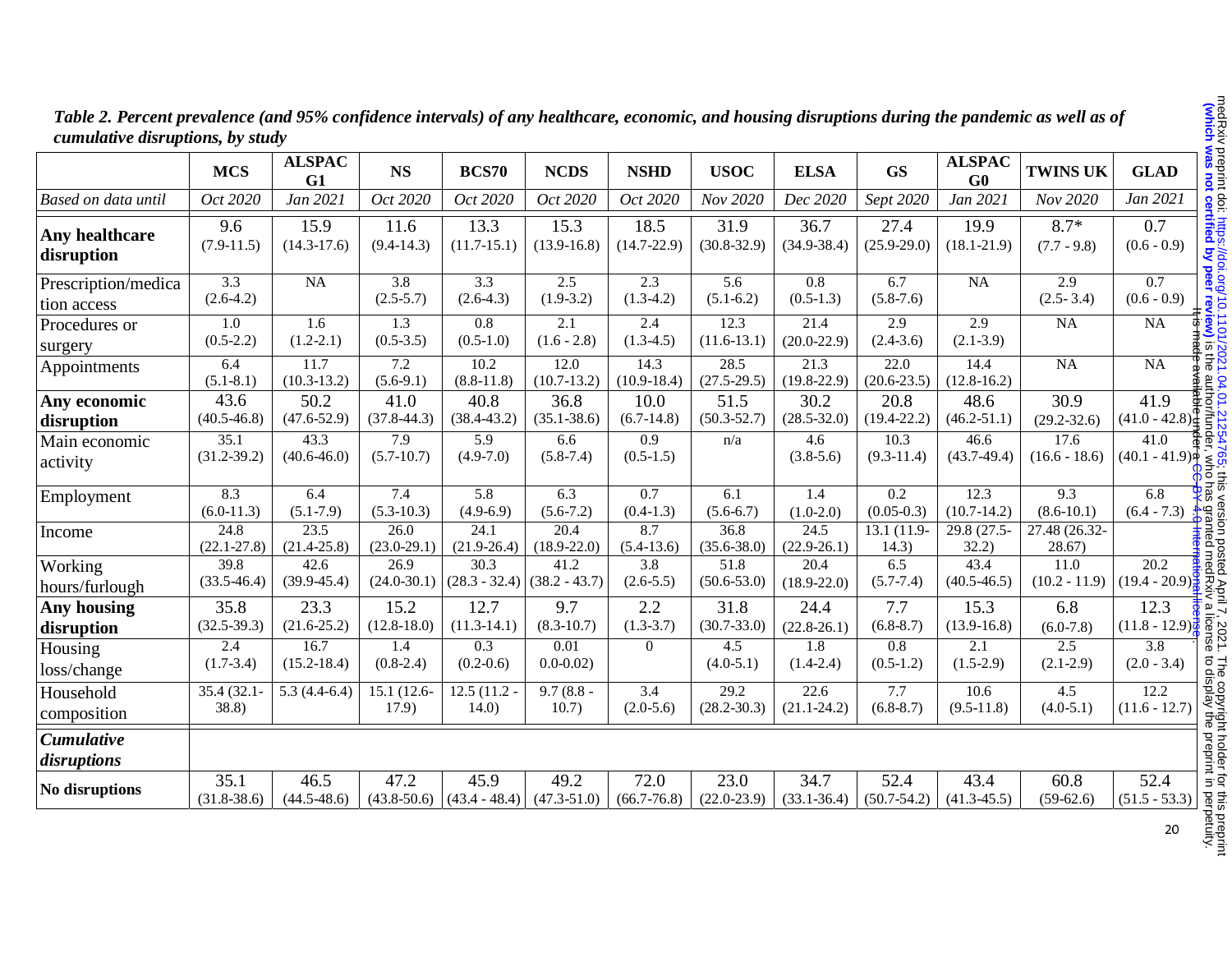| Any one domain                 | 43.0                  | 40.8            | 39.0               | 42.4               | 40.5            | 75.7<br>. ب     | 43.9               | 42.3               | 39.7                 | 43.4               | 31.5                 | 41.1                           |
|--------------------------------|-----------------------|-----------------|--------------------|--------------------|-----------------|-----------------|--------------------|--------------------|----------------------|--------------------|----------------------|--------------------------------|
| disrupted                      | $(39.8 - 46.2)$       | $(38.8 - 42.8)$ | $(36.0-42.3)$      | $(40.0 - 44.8)$    | $(38.7 - 42.3)$ | $(21.0 - 31.0)$ | $(42.8 - 44.9)$    | $(40.5 - 44.1)$    | $(38.0 - 41.5)$      | $(41.3 - 45.6)$    | $(29.8 - 33.2)$      | $(40.2 - 41.9)$                |
| <b>Two domains</b>             | 20.0                  |                 | 2.4                | 10.8               | 9.6             | 2.3             | 27.5               | 20.0               |                      | 11.                |                      | 6.5                            |
| disrupted                      | $(17.4 - 22.8)$       | $(10.4 - 13.1)$ | $(10.1 - 15.0)$    | $(9.5 - 12.4)$     | $(8.6 - 10.7)$  | $1.2 - 4.5$     | $(26.5 - 28.4)$    | $(18.5 - 21.6)$    | $(6.5 - 8.3)$        | $(10.3-13.2)$      | $(5.8 - 7.7)$        | $(6.1 - 7.0)$                  |
| All three domains<br>disrupted | . .9<br>$(1.4 - 2.6)$ | $(0.7-1.6)$     | 1.4<br>$(0.7-2.9)$ | 0.8<br>$(0.6-1.2)$ | $(0.5-0.9)$     |                 | ຸ<br>$(5.2 - 6.3)$ | 3.0<br>$2.4 - 3.7$ | 0.5<br>$(0.2 - 0.8)$ | L.J<br>$(1.0-2.1)$ | 0.5<br>$(0.3 - 0.8)$ | 0.02<br>$1 - 0.08$ )<br>(0.01) |

Sources: MCS (Millennium Cohort Study); ALSPAC G1 (Children of the Avon Longitudinal Study of Parents and Children); NS (Next Steps); BCS 70 (1970 British Cohort Study), NCDS (National Child Development Study); NSHD (National Survey of Health and Development); USoc (Understanding Society); ELSA (English Longitudinal Study of Ageing); GS (Generation Scotland: the Scottish Family Health Study); TWINSUK (UK Adult Twin Registry); COPING (Covid-19 Psychiatry and Neurological Genetics study), ALSPAC G0 (parents of ALSPAC). Weighted data. The detailed prevalence for each disruption can be found in the Supplementary Online file (see Supplementary Table S5). Note. TWINSUK had an additional question: "Have you experienced healthcare disruption as a result of the COVID-19 pandemic?" This data was also used to derive the 'any healthcare disruption' variable for TWINSUK.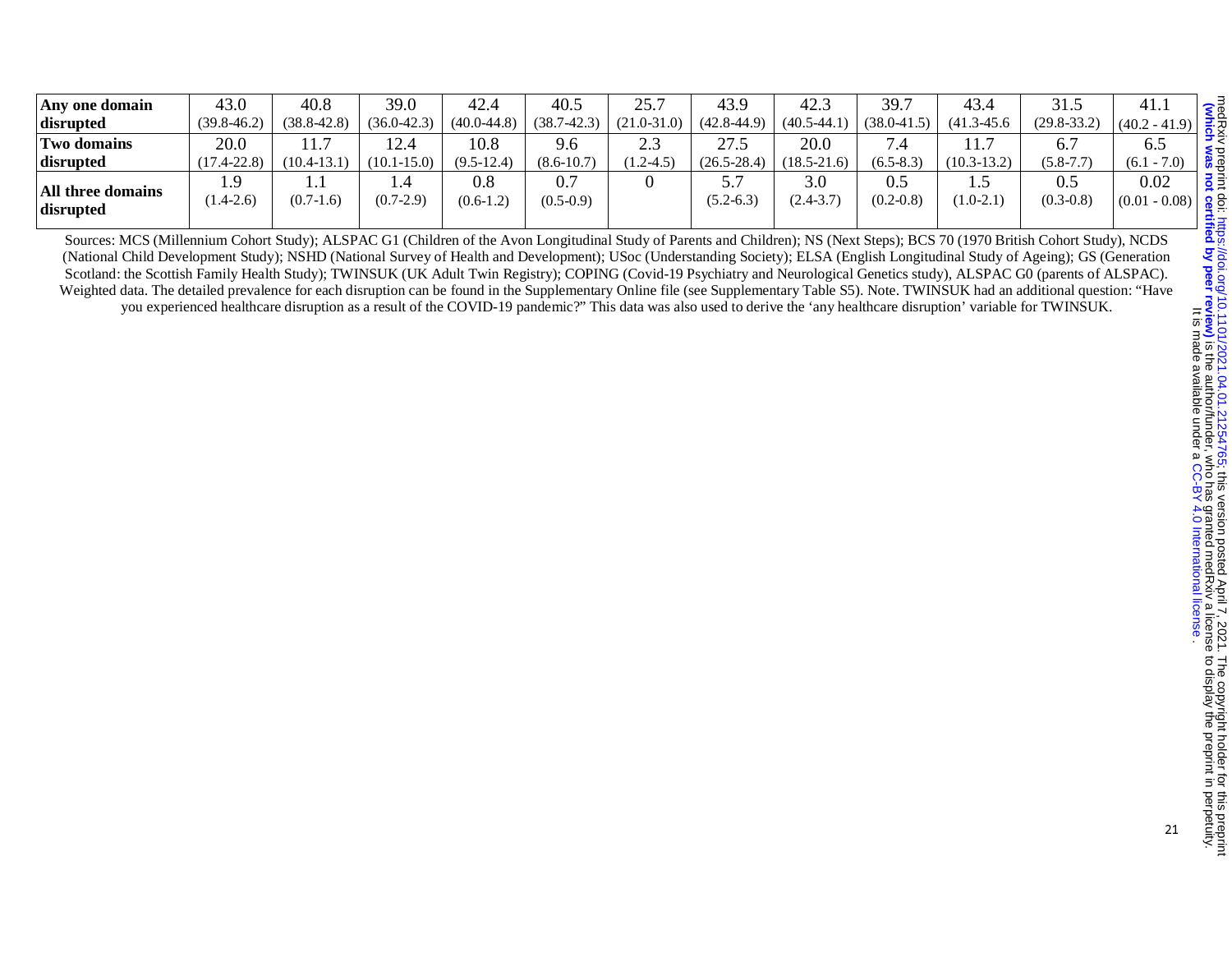|                                                                                                                                                                                                    | Unadjusted       |          | Adjustment 1     |         | Adjustment 2     |         |
|----------------------------------------------------------------------------------------------------------------------------------------------------------------------------------------------------|------------------|----------|------------------|---------|------------------|---------|
|                                                                                                                                                                                                    | OR (95% CI)      | $I^2$    | OR (95%CI)       | $I^2$   | OR (95%CI)       | $I^2$   |
| <b>Any Healthcare</b>                                                                                                                                                                              | 1.39(1.30, 1.48) | 67.7%    | 1.40(1.29, 1.51) | 79.8%   | 1.30(1.20, 1.40) | 65.1%   |
| Prescription/medicati<br>on access                                                                                                                                                                 | 1.53(1.39, 1.69) | 55.5%    | 1.52(1.37, 1.68) | 56.7%   | 1.33(1.20, 1.49) | 52.3%   |
| Procedures or surgery                                                                                                                                                                              | 1.34(1.22, 1.46) | 42.0%    | 1.35(1.20, 1.52) | 65.1%   | 1.24(1.09, 1.41) | 54.5%   |
| Appointments                                                                                                                                                                                       | 1.31(1.22, 1.41) | 65.1%    | 1.31(1.19, 1.44) | 81.0%   | 1.24(1.14, 1.36) | 66.8%   |
|                                                                                                                                                                                                    |                  |          |                  |         |                  |         |
| <b>Any Economic</b>                                                                                                                                                                                | 1.09(1.03, 1.16) | 80.8%    | 1.05(0.97, 1.13) | 87.7%   | 1.11(1.05, 1.16) | 60.5%   |
| Main economic<br>activity                                                                                                                                                                          | 1.06(0.99, 1.13) | 62.4%    | 1.03(0.96, 1.10) | 60.8%   | 1.10(1.05, 1.15) | 0.0%    |
| Loss of employment                                                                                                                                                                                 | 1.09(1.00, 1.19) | 58.7%    | 1.06(0.99, 1.15) | 44.4%   | 1.13(1.06, 1.21) | 12.0%   |
| $\overline{\text{Loss}}$ of income                                                                                                                                                                 | 1.11(1.04, 1.20) | 81.3%    | 1.10(1.02, 1.19) | 83.4%   | 1.12(1.06, 1.19) | 63.3%   |
| Change in working<br>hours/furlough                                                                                                                                                                | 1.07(1.00, 1.13) | 69.2%    | 1.01(0.94, 1.08) | 74.0%   | 1.05(1.00, 1.09) | 18.7%   |
|                                                                                                                                                                                                    |                  |          |                  |         |                  |         |
| <b>Any Housing</b>                                                                                                                                                                                 | 1.04(1.00, 1.07) | $16.0\%$ | 1.00(0.97, 1.03) | $0.0\%$ | 1.01(0.97, 1.05) | $0.0\%$ |
| Loss of housing                                                                                                                                                                                    | 1.12(1.06, 1.18) | 0.0%     | 1.05(0.99, 1.12) | 0.0%    | 1.02(0.94, 1.10) | 0.0%    |
| Household<br>composition                                                                                                                                                                           | 1.04(1.00, 1.08) | 14.1%    | 1.00(0.96, 1.03) | 0.0%    | 1.01(0.97, 1.05) | 0.0%    |
|                                                                                                                                                                                                    |                  |          |                  |         |                  |         |
| <b>Cumulative</b>                                                                                                                                                                                  |                  |          |                  |         |                  |         |
| 1 disruption vs none                                                                                                                                                                               | 1.12(1.06, 1.16) | 58.6%    | 1.09(1.03, 1.14) | 68.4%   | 1.11(1.07, 1.16) | 32.1%   |
| 2+ disruptions vs                                                                                                                                                                                  | 1.28(1.22, 1.34) | 40.6%    | 1.23(1.15, 1.31) | 61.4%   | 1.25(1.18, 1.32) | 37.5%   |
| none                                                                                                                                                                                               |                  |          |                  |         |                  |         |
| Adjustment 1= age, sex, ethnicity, education, and UK Nation<br>$\Lambda$ diustment $2$ – age sex ethnicity education and $I$ $\overline{I}$ Nation partnership status presence of children bousing |                  |          |                  |         |                  |         |

*Table 3. Meta-analysed associations between standardised psychological distress and healthcare, economic and housing disruptions* 

Adjustment 2= age, sex, ethnicity, education, and UK Nation, partnership status, presence of children, housing tenure, occupational class, prior chronic conditions, and physical disability

I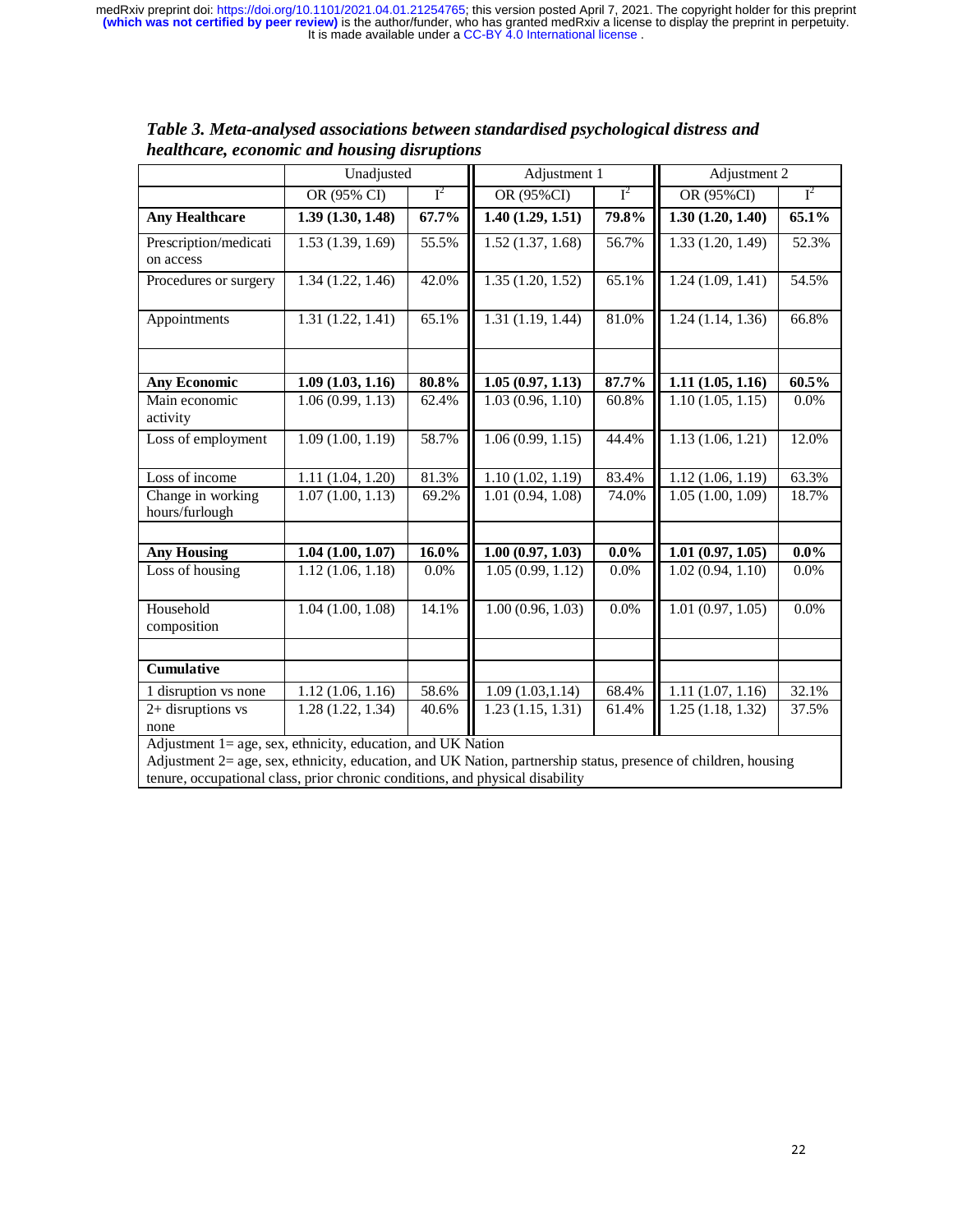| <b>Vulnich was not centil</b><br>tical hard not not a signal of the series of the series of the series of the series of the series of the series of the series of the series of the series of the series of the series of the series of the series of the serie<br>Į<br>į.<br>$\ddot{\phantom{0}}$<br>-- יים היה המונחתו אויי | $\ddot{\phantom{a}}$<br>Ì<br>יינו המינו המודר המודר המודר המודר המינו המודר המינו<br><b>NATIONAL PROPERTY AND INCOME.</b><br>֧֦֧֦֧֦֧֦֧֘֒֒֝֝֝<br>֧֧֪֧֪֪֚֝֝֝֝<br>֧֪֝֝<br>7<br>7<br>7<br><br>$\frac{1}{2}$ |
|-------------------------------------------------------------------------------------------------------------------------------------------------------------------------------------------------------------------------------------------------------------------------------------------------------------------------------|---------------------------------------------------------------------------------------------------------------------------------------------------------------------------------------------------------|
|                                                                                                                                                                                                                                                                                                                               | $\frac{1}{2}$ , $\frac{1}{2}$ , $\frac{1}{2}$ , $\frac{1}{2}$ , $\frac{1}{2}$ , $\frac{1}{2}$ , $\frac{1}{2}$                                                                                           |
|                                                                                                                                                                                                                                                                                                                               | ;;;;;;;                                                                                                                                                                                                 |

|                 | <b>Healthcare</b> disruption                               |         | <b>Economic disruption</b> |       | <b>Housing disruption</b> |         | 1 disruption vs none |       | 2+ disruptions vs none |         |
|-----------------|------------------------------------------------------------|---------|----------------------------|-------|---------------------------|---------|----------------------|-------|------------------------|---------|
|                 | OR (95% CI)                                                | $I^2$   | OR (95% CI)                | $I^2$ | OR (95% CI)               | $I^2$   | OR (95% CI)          | $I^2$ | OR (95% CI)            |         |
| Female          | 1.39(1.28, 1.50)                                           | 72.4%   | 1.04(0.96, 1.13)           | 84.8% | 0.99(0.96, 1.03)          | $0.0\%$ | 1.08(1.02, 1.15)     | 70.7% | 1.22(1.13, 1.32)       | 67.7%   |
| Male            | 1.44(1.30, 1.60)                                           | 52.4%   | 1.03(0.94, 1.14)           | 69.4% | 1.01(0.95, 1.07)          | $0.0\%$ | 1.08(1.02, 1.14)     | 17.3% | 1.29(1.18, 1.40)       | 34.5%   |
|                 |                                                            |         |                            |       |                           |         |                      |       |                        |         |
| Degree          | 1.41(1.26, 1.58)                                           | 72.0%   | 1.10(1.03, 1.19)           | 66.9% | 1.01(0.97, 1.06)          | $0.0\%$ | 1.06(0.99, 1.13)     | 58.8% | 0.84(0.56, 1.25)       | 97.9%   |
| No degree       | 1.40(1.29, 1.51)                                           | 63.5%   | 1.01(0.92, 1.10)           | 83.3% | 0.99(0.95, 1.03)          | $0.0\%$ | 1.08(0.99, 1.17)     | 82.0% | 1.20(1.10, 1.31)       | 64.8%   |
|                 |                                                            |         |                            |       |                           |         |                      |       |                        |         |
| White           | 1.42(1.28, 1.57)                                           | 82.4%   | 1.04(0.93, 1.16)           | 90.5% | 1.00(0.96, 1.03)          | $0.0\%$ | 1.08(1.00, 1.17)     | 80.8% | 1.23(1.12, 1.36)       | 79.7%   |
| Ethnic minority | 1.53(1.17, 2.00)                                           | 54.4%   | 1.04(0.85, 1.27)           | 59.1% | 1.13(0.97, 1.31)          | 22.0%   | 1.10(0.93, 1.30)     | 32.0% | 1.36(1.12, 1.65)       | 27.9%   |
|                 |                                                            |         |                            |       |                           |         |                      |       |                        |         |
| $16-24$ years   | 1.42(1.24, 1.62)                                           | $0.0\%$ | 1.05(0.86, 1.29)           | 82.5% | 0.99(0.85, 1.17)          | 70.3%   | 1.00(0.91, 1.10)     | 0.0%  | 1.13(0.89, 1.44)       | 78.0%   |
| $25-34$ years   | 1.50(1.16, 1.95)                                           | 52.4%   | 1.11(1.01, 1.23)           | 28.7% | 1.07(0.97, 1.18)          | $0.0\%$ | 1.09(0.94, 1.26)     | 54.6% | 1.29(1.15, 1.44)       | $0.0\%$ |
| $35-44$ years   | 1.70(1.46, 1.98)                                           | $0.0\%$ | 0.97(0.73, 1.30)           | 88.1% | 1.17(0.81, 1.69)          | 82.3%   | 0.99(0.89, 1.10)     | 21.2% | 1.27(0.96, 1.67)       | 65.2%   |
| $45-54$ years   | 1.53(1.39, 1.68)                                           | 22.0%   | 0.95(0.86, 1.04)           | 58.3% | 0.93(0.87, 0.99)          | $0.0\%$ | 1.05(0.94, 1.19)     | 66.7% | 1.18(0.97, 1.42)       | 77.3%   |
| 55-64 years     | 1.42(1.22, 1.65)                                           | 81.5%   | 0.96(0.82, 1.11)           | 90.3% | 0.98(0.93, 1.04)          | $0.0\%$ | 1.07(1.00, 1.15)     | 50.5% | 1.17(1.06, 1.29)       | 48.1%   |
| $65-74$ years   | 1.51(1.13, 2.03)                                           | 91.8%   | 1.06(0.90, 1.25)           | 76.1% | 0.99(0.91, 1.08)          | $0.0\%$ | 1.21(1.12, 1.31)     | 18.5% | 1.20(1.03, 1.41)       | 42.2%   |
| $75+ years$     | 1.51(1.17, 1.96)                                           | 44.2%   | 1.01(0.78, 1.29)           | 51.4% | 1.02(0.86, 1.20)          | 10.2%   | 1.31(1.00, 1.70)     | 71.0% | 1.48(1.01, 2.16)       | 51.8%   |
|                 | Adjusted for age, sex, ethnicity, education, and UK Nation |         |                            |       |                           |         |                      |       |                        |         |

*Table 4. Meta-analysed associations between standardised psychological distress and overall healthcare, economic and housing disruptions stratified by sex, education, and age.* 

23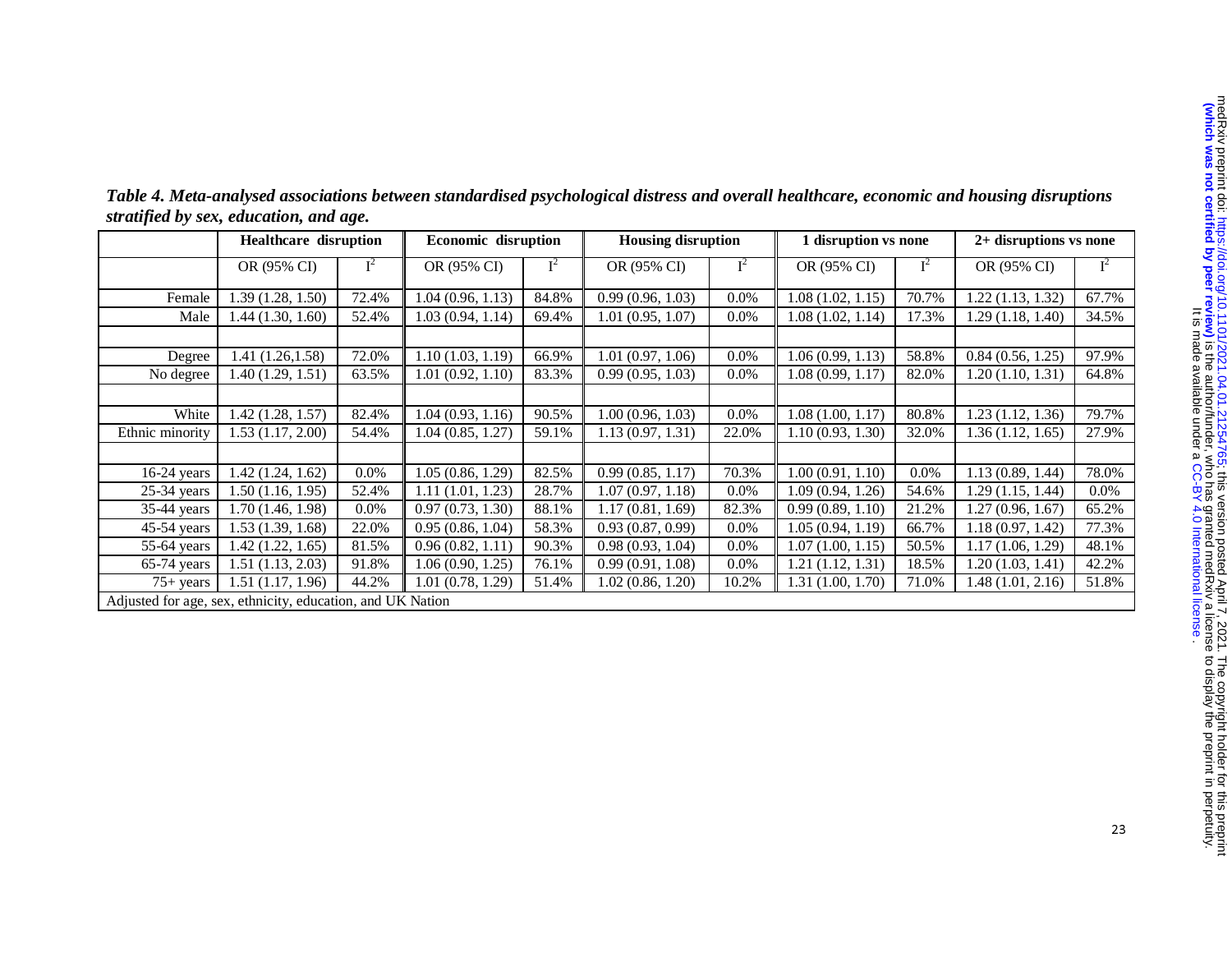

Figure 1. Odds Ratios between standardised psychological distress and each examined disruption. Models adjusted for age, sex, ethnicity, education, and U Nation, partnership status, presence of children, housing tenure, occupational class, prior chronic conditions, and physical disability.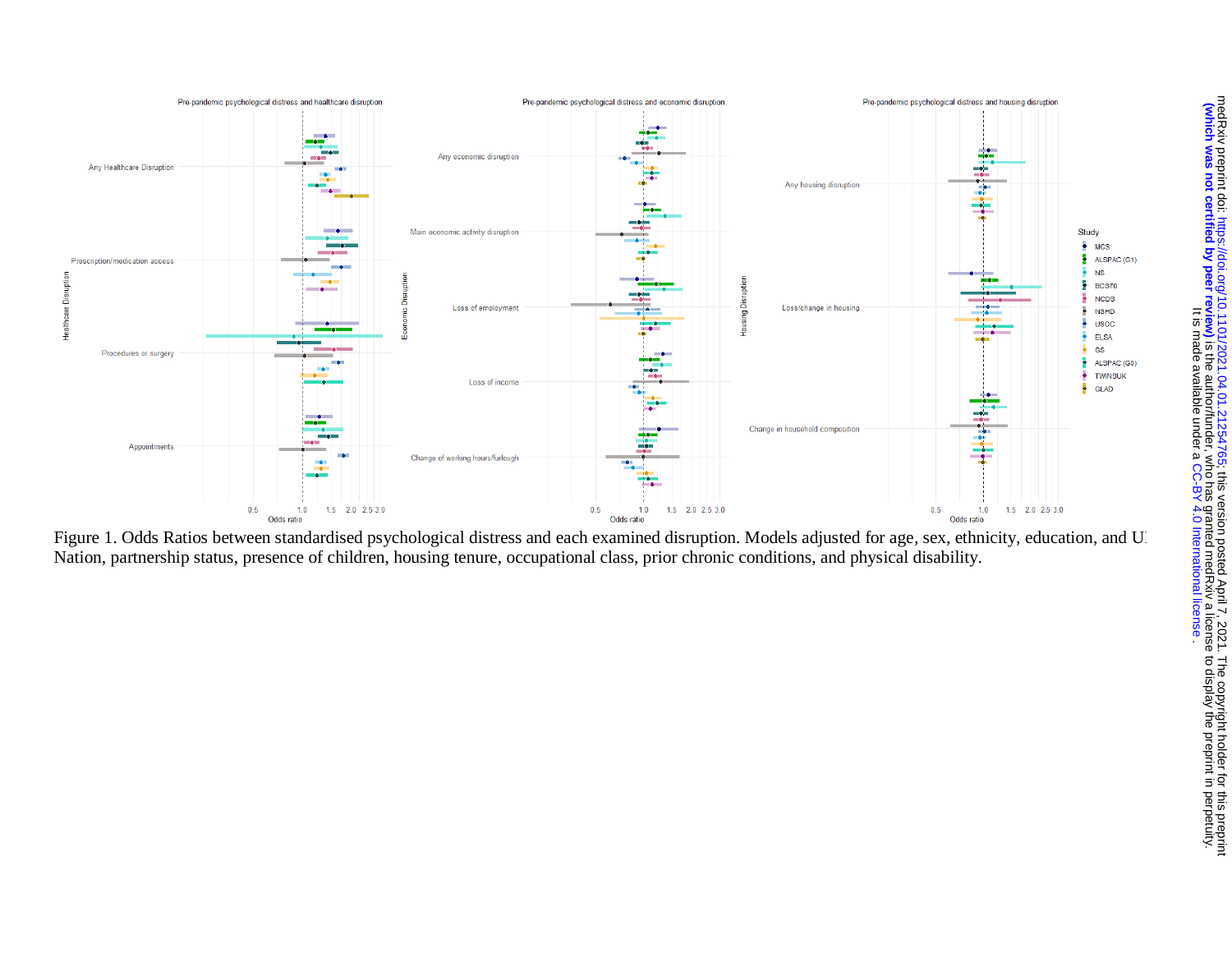#### **Cumulative Disruption**

Overall  $1^2$  = 52.9%

|                        |      |               | <b>RRR</b>                          |
|------------------------|------|---------------|-------------------------------------|
| Study                  |      |               | with 95% CI                         |
| 1 disruption vs none   |      |               |                                     |
| <b>MCS</b>             |      |               | 0.99(0.82, 1.20)                    |
| <b>ALSPAC G1</b>       |      |               | 1.00(0.85, 1.19)                    |
| <b>NS</b>              |      |               | 1.04(0.87, 1.24)                    |
| <b>BCS70</b>           |      | ÷             | 1.16(1.02, 1.31)                    |
| <b>NCDS</b>            |      | $\bullet$     | 1.06(0.97, 1.16)                    |
| <b>NSHD</b>            |      | $\bullet$     | 1.08 (0.85, 1.39)                   |
| <b>USOC</b>            |      | ъ.            | 1.12(1.01, 1.24)                    |
| <b>ELSA</b>            |      | $\bullet$     | 1.06(0.97, 1.16)                    |
| GS                     |      | $\bullet$     | 1.21 (1.11, 1.32)                   |
| ALSPAC G0              |      |               | $ \bullet$ $-$<br>1.29 (1.13, 1.47) |
| <b>TWINSUK</b>         |      | o.            | 1.16(1.06, 1.28)                    |
| <b>COPING</b>          |      | ٠             | 1.07(1.00, 1.15)                    |
|                        |      |               | 1.11 (1.07, 1.16)                   |
|                        |      |               |                                     |
| 2+ disruptions vs none |      |               |                                     |
| <b>MCS</b>             |      |               | 1.36 (1.11, 1.68)<br>$ \bullet$ $-$ |
| <b>ALSPAC G1</b>       |      |               | 1.22 (1.00, 1.48)<br><b>a</b>       |
| NS                     |      |               | 1.26(1.00, 1.57)<br>$\bullet$ $-$   |
| <b>BCS70</b>           |      |               | -0-<br>1.28 (1.11, 1.48)            |
| <b>NCDS</b>            |      | ъ.            | 1.16 (1.02, 1.32)                   |
| <b>NSHD</b>            |      |               | $-1.57(1.16, 2.14)$<br>$\bullet$    |
| <b>USOC</b>            |      |               | ъ.<br>1.32 (1.17, 1.48)             |
| <b>ELSA</b>            |      |               | 1.09(0.97, 1.21)                    |
| GS                     |      |               | -6-<br>1.36 (1.19, 1.54)            |
| ALSPAC G0              |      |               | -0<br>1.30 (1.09, 1.54)             |
| <b>TWINSUK</b>         |      |               | 1.35(1.15, 1.59)<br>-0-             |
| <b>COPING</b>          |      | о-            | 1.09 (0.95, 1.26)                   |
|                        |      |               | 1.25 (1.18, 1.32)                   |
|                        |      |               |                                     |
|                        |      |               |                                     |
|                        |      | No Disruption | Disruption                          |
|                        | 0.20 | 0.50<br>1.00  | 2.00                                |

Figure 2. Associations between standardised psychological distress and cumulative disruptions. Models adjusted for age, sex, ethnicity, education, and UK Nation, partnership status, presence of children, housing tenure, occupational class, prior chronic conditions, and physical disability. RRR: Relative risk ratio. Î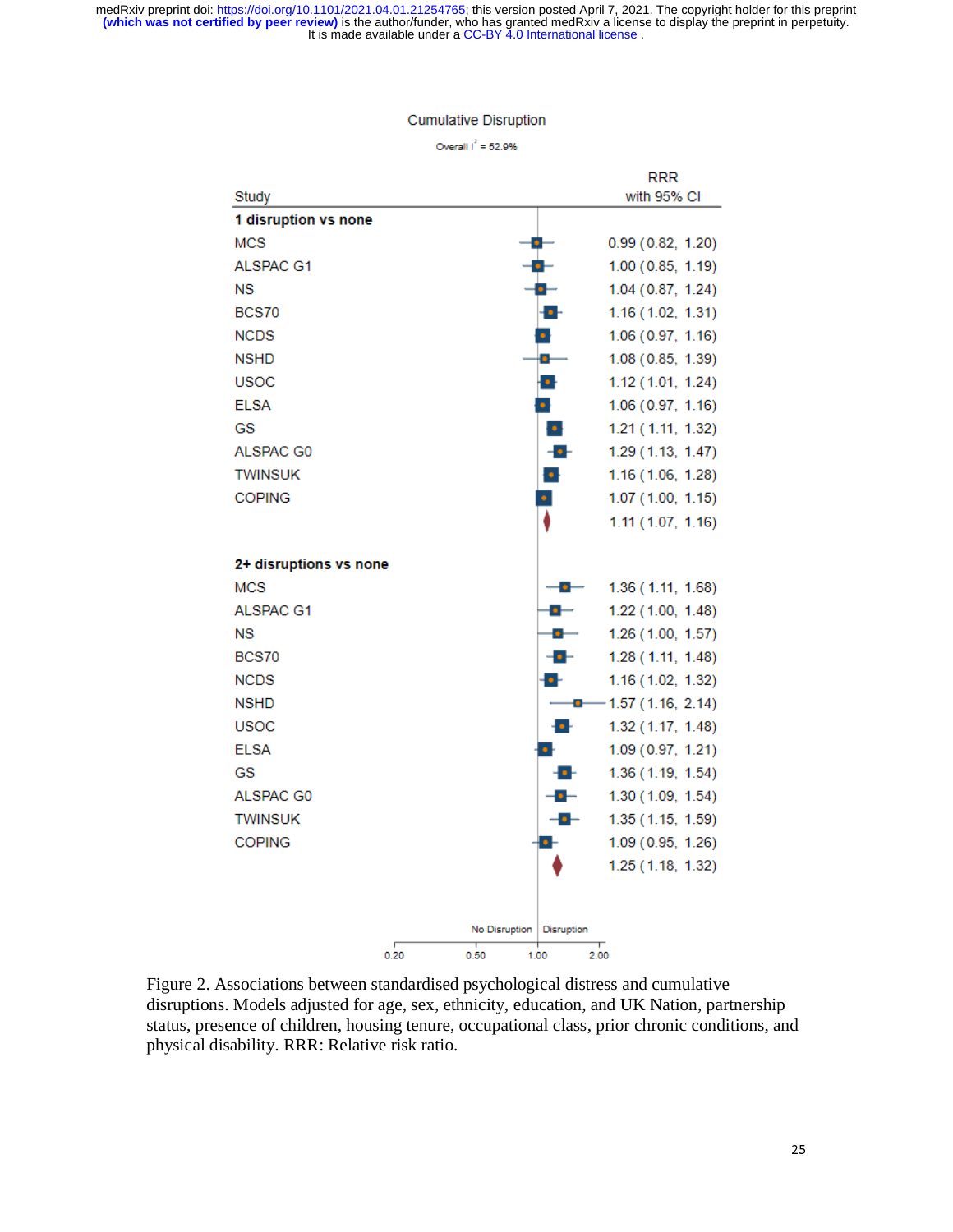# Cumulative Disruption

Overall  $I^2$  = 52.9%  $= 52.9\%$ 

|                        |                                                       | <b>RRR</b>       |
|------------------------|-------------------------------------------------------|------------------|
| Study                  |                                                       | with 95% CI      |
| 1 disruption vs none   |                                                       |                  |
| <b>MCS</b>             |                                                       | 0.99(0.82, 1.20) |
| ALSPAC G1              |                                                       | 1.00(0.85, 1.19) |
| <b>NS</b>              |                                                       | 1.04(0.87, 1.24) |
| BCS70                  | - - -                                                 | 1.16(1.02, 1.31) |
| <b>NCDS</b>            |                                                       | 1.06(0.97, 1.16) |
| <b>NSHD</b>            | $\bullet -$                                           | 1.08(0.85, 1.39) |
| <b>USOC</b>            | $\bullet$ -                                           | 1.12(1.01, 1.24) |
| <b>ELSA</b>            |                                                       | 1.06(0.97, 1.16) |
| GS                     | $\bullet$ :                                           | 1.21(1.11, 1.32) |
| ALSPAC G0              | $ \bullet$ $-$                                        | 1.29(1.13, 1.47) |
| <b>TWINSUK</b>         |                                                       | 1.16(1.06, 1.28) |
| <b>GLAD</b>            |                                                       | 1.07(1.00, 1.15) |
|                        |                                                       | 1.11(1.07, 1.16) |
|                        |                                                       |                  |
| 2+ disruptions vs none |                                                       |                  |
| <b>MCS</b>             |                                                       | 1.36(1.11, 1.68) |
| <b>ALSPAC G1</b>       | $\bullet$ $\overline{\phantom{a}}$                    | 1.22(1.00, 1.48) |
| <b>NS</b>              | $\overline{\phantom{a}}$                              | 1.26(1.00, 1.57) |
| BCS70                  | $- \bullet -$                                         | 1.28(1.11, 1.48) |
| <b>NCDS</b>            |                                                       | 1.16(1.02, 1.32) |
| <b>NSHD</b>            |                                                       | 1.57(1.16, 2.14) |
| <b>USOC</b>            | $\bullet$                                             | 1.32(1.17, 1.48) |
| <b>ELSA</b>            |                                                       | 1.09(0.97, 1.21) |
| GS                     | $ \bullet$ $-$                                        | 1.36(1.19, 1.54) |
| ALSPAC G0              |                                                       | 1.30(1.09, 1.54) |
| <b>TWINSUK</b>         | $\overline{\phantom{a}}\bullet\overline{\phantom{a}}$ | 1.35(1.15, 1.59) |
| <b>GLAD</b>            |                                                       | 1.09(0.95, 1.26) |
|                        |                                                       | 1.25(1.18, 1.32) |
|                        |                                                       |                  |
|                        |                                                       |                  |
|                        | No Disruption   Disruption                            |                  |
|                        | 0.20<br>0.50<br>1.00                                  | 2.00             |